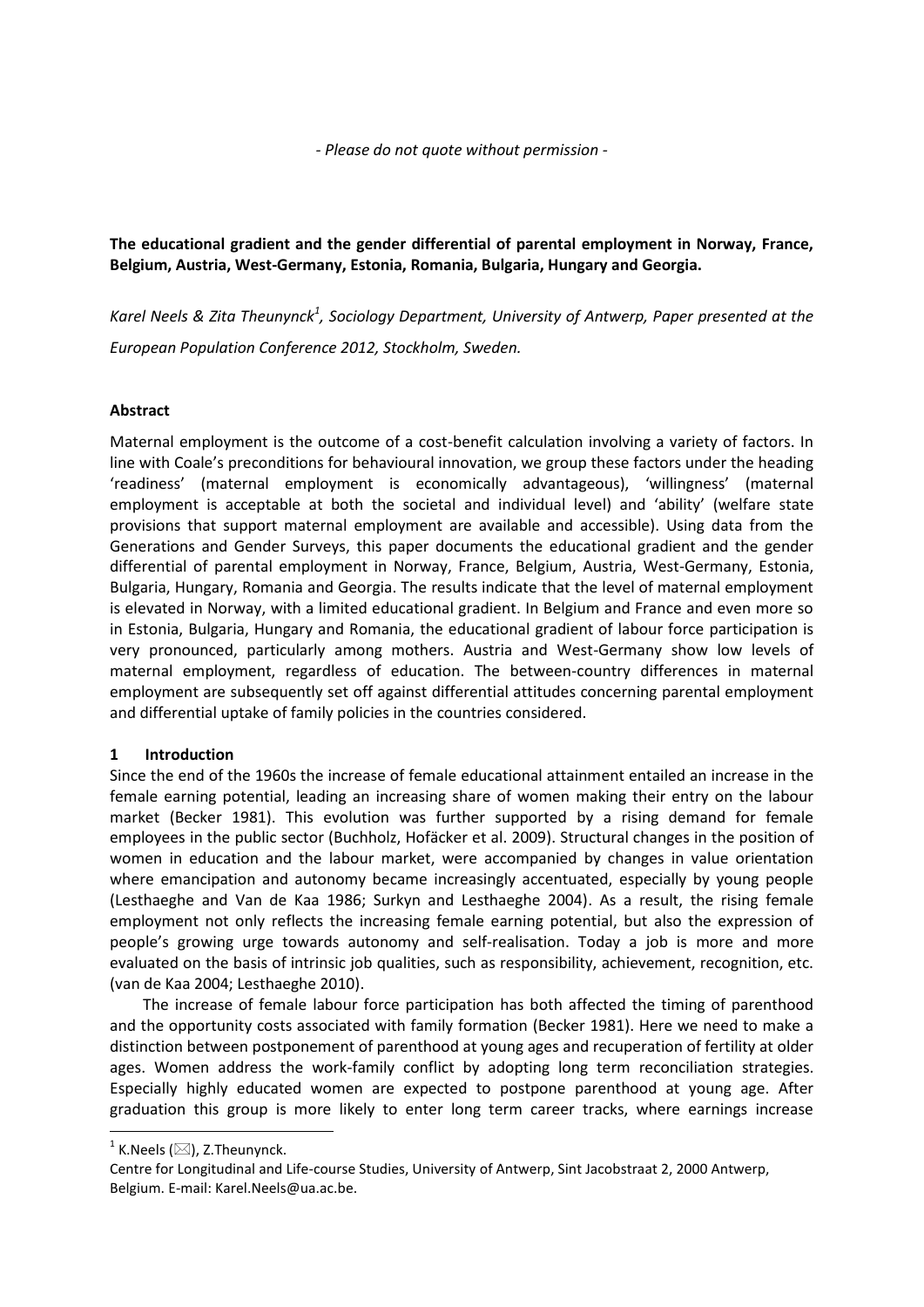according to age and experience. Recuperation takes place at older ages, when these highly educated women are sufficiently established in the labour market. As job opportunities are determined by economic conditions – in particular for young people entering the labour market – periods of adverse economic conditions are assumed to produce even more pronounced delays in parenthood (Vikat 2004; Neels and De Wachter 2010)

The postponement of fertility contributed substantially to the decline of the period total fertility rate under the replacement level and the low fertility levels observed in many countries in North-western European countries in the 1970s, followed by Southern European countries followed and also Central and Eastern European countries after 1990. The countries exhibiting high female labour force participation were the first to be affected by a declining total fertility rate.

The shift towards greater gender equity in individual-oriented institutions such as education and the labour market was not counterbalanced, however, by a similar trend in family-oriented institutions, (McDonald 2000). While the evolution of gender equity progressed rapidly in education and the labour market, the progression was much slower in family-oriented institutions, leading to an increasing incompatibility for women between their roles as employee and mother and contributing to the negative correlation between female labour force participation and fertility rates (Brewster and Rindfuss 2000). However, the negative correlation initially noted between women's employment rate and fertility, weakened and even turned positive in the 2000s (Thévenon 2008). Family-friendly policies, introduced in several European countries, have played a central role in this shift. The intensity of the work-family conflict, but also the size of the opportunity costs, are strongly connected to the institutional context, namely the extent to which the combination of work and family are supported by family-policies (Oppenheimer 1994; Liefbroer and Corijn 1999).

Although governments in Europe have to some extent revised or extended their family policies as a reaction to the population trends that have emerged since the 1970s, large differences in family policy persist across countries. Fux attributes these differences to divergent historical trajectories which preceded the growth of the European welfare states and remain tangible today (Fux 2008; Thévenon 2008). Also Esping-Andersen's typology illustrates how the growth of the welfare states in the post-war period cannot be seen as a uniform response to the structural inequalities and the risks appearing to individuals. Rather they have to be understood as very different solutions to fundamental societal developments (Fux 2008). The Central and Eastern European (CEE) countries are exceptional, since they experienced a fundamental transition after the fall of state communism in 1990. Nonetheless, also in these countries past influences play an important role in today's state organisation and cultural climate.

The Scandinavian countries, but France and Belgium as well, have from the 1970s onwards invested strongly in the defamilialisation of care (e.g. investments in the provision of child care) and the combination of work and family (e.g. investing in paid and job-protected parental leave and flexible workplace practices)(Esping-Andersen 1999). In the continental countries the male breadwinner model dominated, with a focus on keeping women at home to take care of the children by providing long maternity leave, but little full time day care (Hank and Kreyenfeld 2000). The liberal countries (Great-Britain, Ireland, the Netherlands) have placed great confidence in market mechanisms, as a result their labour market is flexible, but child care is scarce and expensive (Fux 2008). The CEE were –during communism –characterized by extensive state support for combining work and family. After the transition to market economies, however, serious cuts were made in family policy. Today there exist, except extensive maternity leave systems, little support for working parents (Tang and Cousins 2005; HCSO 2010).

Macro-level studies – frequently reflecting aggregated indicators regarding expenditures or availability of arrangements – have frequently ignored the temporal and spatial context of family policies and the differential uptake of these policies (Petit and Hook 2005; Neyer and Andersson 2008). The availability of provisions does not necessarily imply that everybody is covered by or effectively makes use of them. Therefore different authors have stressed the importance of studying the uptake of policy measures when evaluating the impact of policies on fertility outcomes (Gauthier 2008; Neyer and Andersson 2008). Evidence for Flanders suggests that there is an important socio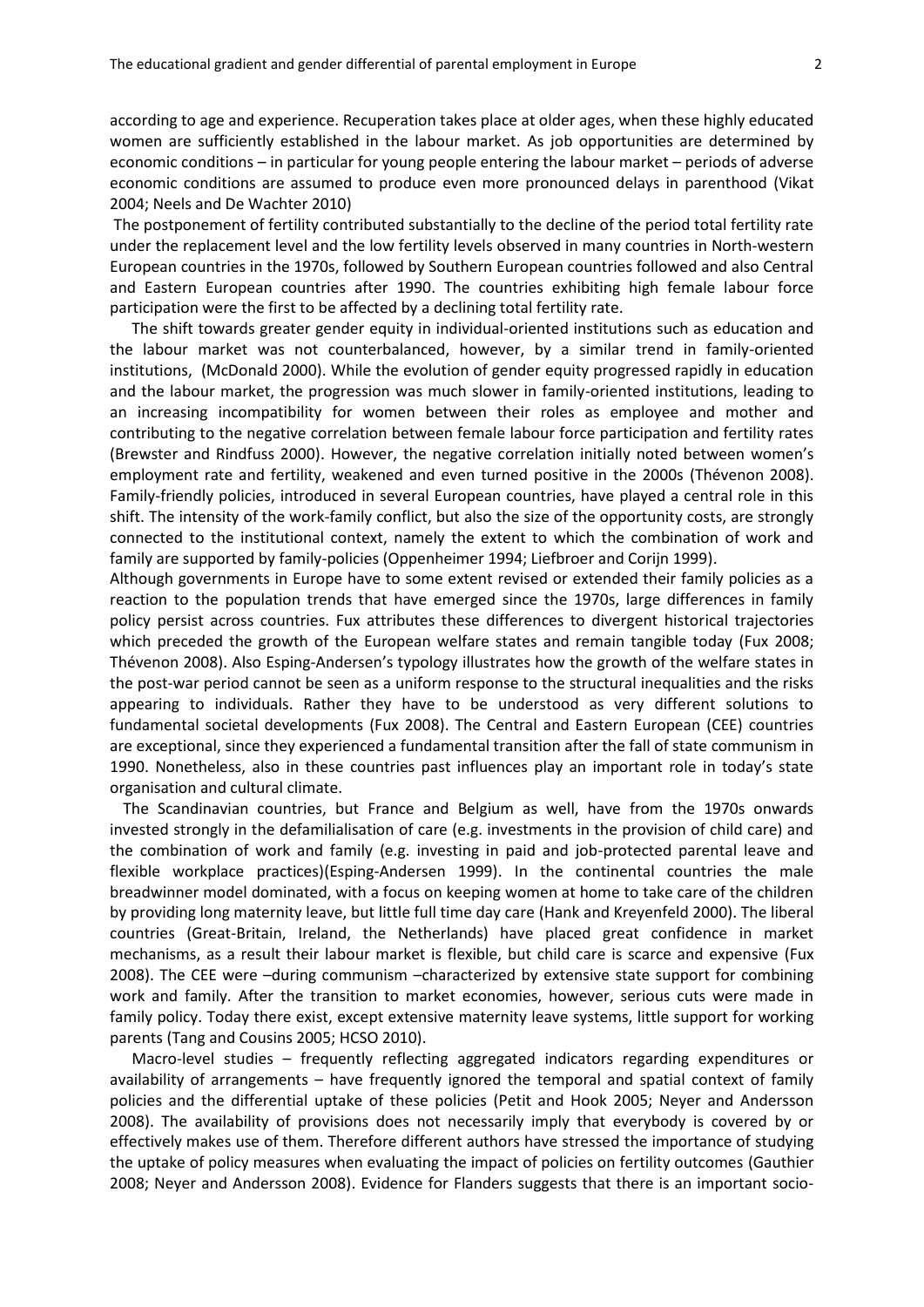economic gradient in the way work and family are combined and that this gradient is associated with the differential use and/or access to childcare provisions and parental leave systems (Ghysels and Van Lancker 2009; Cantillon, Ghysels et al. 2010; De Wachter and Neels 2011). Lower educated women more frequently end up in inactivity or unemployment after the transition to parenthood than higher educated women(Neels and Theunynck 2011). The retreat of lower educated women from the labour market coincides with low take-up of pre-school childcare arrangements and parental leave. The strong educational homogamy within partnerships and marriages furthermore results in the accumulation of poverty risks within families at the weak end of the income distribution (Joshi, Macran et al. 1996; Ghysels and Van Lancker 2009).

In this paper we address the labour force participation of men and women after parenthood from an international comparative perspective, using data from the Generations and Gender Surveys (GGS), conducted between 2004 and 2010 in Norway, France, Belgium, Austria, West-Germany, Estonia, Bulgaria, Hungary, Romania and Georgia (Simard and Franklin 2005). Unlike previous research, the GGS offers the possibility to differentiate between labour market positions in greater detail, that is distinguishing between fulltime employment, part time employment, uptake of parental leave and inactivity (Vikat, Speder et al. 2007). As a result the GGS allows us to monitor gender differentials as well as educational differentials of employment after parenthood in a large set of European countries. A further unique trait of the GGS is that the socio-economic gradient in labour force participation after parenthood can be linked to socio-economic differences in use of (in)formal childcare arrangements and differential attitudes towards work and family.

The paper is structured as follows. Section 2 discusses the theoretical perspectives on (fe)male labour force participation before and after parenthood and research hypotheses are summarized in section 3 Section 4 provides additional information on the Generations and Gender Surveys and the methods used in the analysis. The results are discussed in section 5 and section 6 concludes with an overview of the main findings.

### **2 Ready, willing and able:**

#### **Theoretical perspectives on labour force participation after parenthood**

The large-scale entry of women in the labour market is one of the most remarkable post-war achievements. In the 1950s and 1960s the male bread winner model reaches the top of its popularity. In this period married women were scarce on the labour market, which was new from a historical perspective (Van Dongen 1998; Rindfuss, Guzzo et al. 2003). After 1970 this changed: a growing share of (married) women no longer retreated from the labour market after parenthood or increasingly re-entered the labour market after a short period of parental leave (OECD 2011). However, labour force participation after parenthood is the outcome of several factors which we summarize under Coale's three preconditions for behavioural innovation: i) 'readiness' (it has to be economically advantageous to stay active on the labour market after the transitions to parenthood), ii) 'willingness' (the combination of work and family has to be socially acceptable and in line with personal attitudes and values), and iii) 'ability' (services or provisions that allow reconciling work and family have to be sufficiently available and accessible) (Coale 1973). Following the three conditions, we highlight first the micro-economic models of family formation, then the cultural explanations – the changing value patterns and the meaning of parenthood – and the role of family policies in several welfare states.

#### **2.1 Readiness: the (opportunity)costs of parenthood**

Research on the effects of educational attainment and labour force participation on fertility has been dominated by Becker's New Home Economics. Becker makes use of two mechanisms that link educational attainment to family formation: the 'income effect' and 'price effect'. The point of departure is that family formation is a highly valuable, but very costly good. The income effect implies that highly educated – as they generally have a higher earning potential – are sooner financially capable of supporting a family. The income effect of education is thus positively related to family formation. The price effect of education, however, implies that family formation brings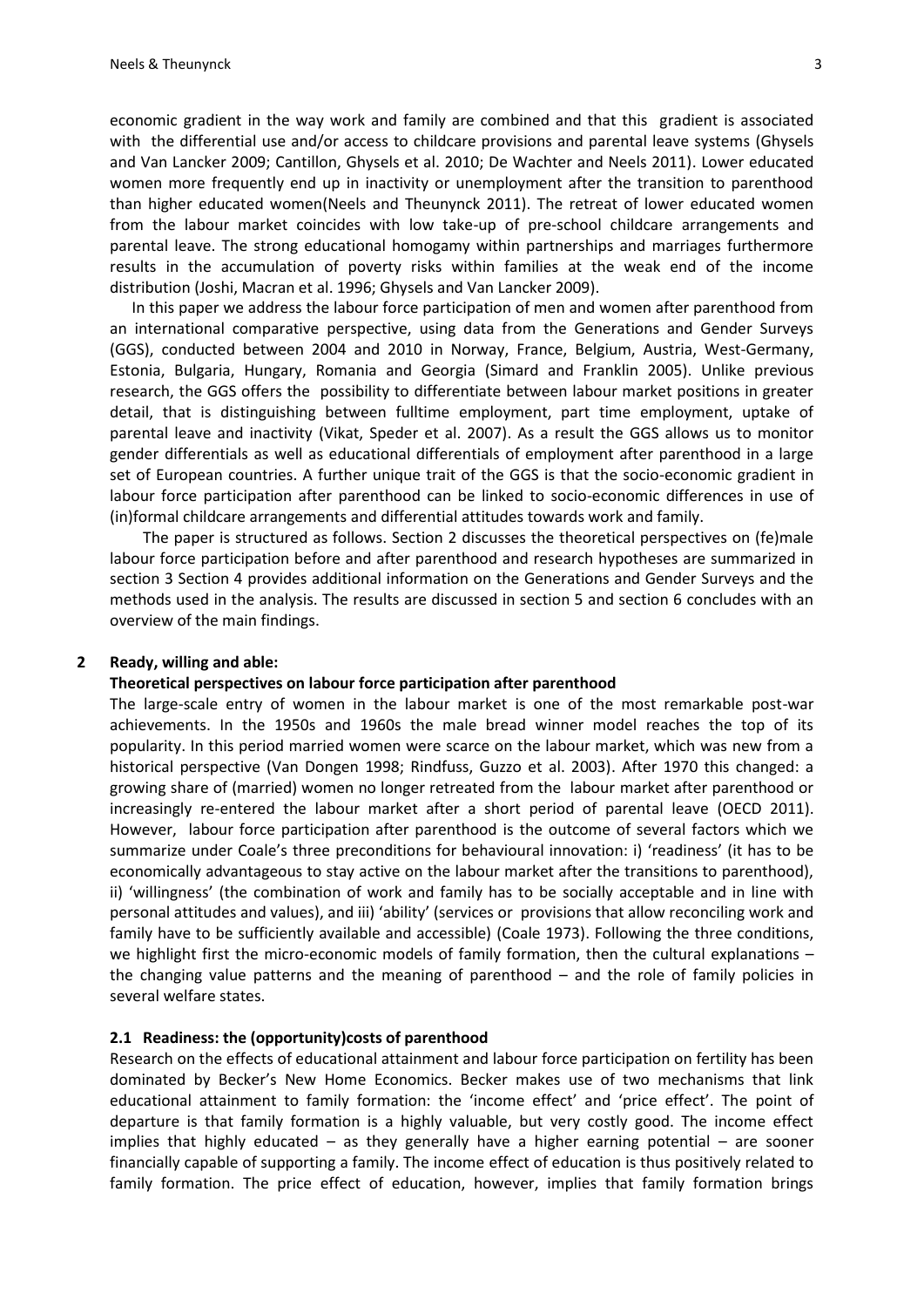opportunity costs and is negatively related to fertility. Opportunity costs correspond with the time spent on the care of children, which can no longer be spent on paid labour. For highly educated parents opportunity costs are higher due to their greater economic return of labour force participation. Hence the relative cost of a labour market withdrawal to take care of a child, is greater for this group. Even a temporary and/or partial break from the labour market can entail long-term opportunity costs because of the depreciation of human capital and missed career opportunities (Willis 1973; Becker 1981; Joshi, Macran et al. 1996; Liefbroer and Corijn 1999; Vikat 2004). Assuming a *sex-specific division of labour* within the family, family formation is expected to have little or no impact on the labour force participation of men. For men, opportunity cost are small, or non-existent and the income effect outweighs the opportunity costs. Among women, assuming *incompatibility between parenthood and family formation*, the price effect (i.e. opportunity costs) is expected, however, to dominate the income effect, particularly when educational attainment rises (Becker 1981; Liefbroer and Corijn 1999).

Based on Becker's two assumptions we expect both a strong gender differential and a strong educational gradient among women in employment after parenthood. Since highly educated women are confronted with high opportunity costs, we anticipate a higher frequency of childless women in this group (Vikat 2004; Petit and Hook 2005; Andersson, Kreyenfeld et al. 2009). Highly educated women who do make the transition to parenthood, are expected to have strong incentives to stay on the labour market because a (partial) retreat from the labour market is associated with high opportunity costs. For lower educated women, the cost-benefit analysis of maternal employment looks differently: having less favourable labour market perspectives, the opportunity cost associated with an exit from the labour market is much lower. Especially after parenthood lower educated women face diminishing incentives for paid labour, as costs of labour force participation increase (e.g. costs related to child care). Moreover these women often occupy jobs where the depreciation of human capital is less important (Becker 1981; Brewster and Rindfuss 2000). Re-entry after a period of absence constitutes for these women less an obstacle. As family formation limits the practical and financial feasibility of working, an inactivity or unemployment trap becomes increasingly likely for lower educated women.

Although Becker's model has contributed strongly to the research on the impact of socioeconomic characteristics on family formation, his research has not remained uncontested. Much of the criticisms have focused on the rigidity of his assumptions, making that the effects of gender and education on female labour force participation cannot be generalized (Liefbroer and Corijn 1999). The degree to which family formation entails opportunity costs is associated with possibilities to continue labour force participation after parenthood as well as the division of household tasks within families (Liefbroer and Corijn 1999). With respect to the latter, research suggests that Becker's initial assumption still holds. In most countries – even the more egalitarian Scandinavian countries – there still exists a strong sex-specific division of household tasks (Pott-Buter 1998; McDonald 2000; Buchholz, Hofäcker et al. 2009; Miettinen, Basen et al. 2011). Also the societal context influences the degree of incompatibility of labour force participation and family formation and thus mediates the effect of education on family formation and labour force participation. The societal context contains both the institutional context (i.e. structural provisions and family policy) and the dominant cultural values. When the incompatibility between work and family is small, the opportunity costs of parenthood diminish, particularly for highly educated women. As the income effect outweighs the opportunity costs, the effect of education on family formation becomes positive. In societies where the incompatibility of work and family is alleviated, highly educated women record the highest fertility (Rindfuss, Guzzo et al. 2003). For the lower educated, labour force participation of women who are still childless is subject to substantial variations between countries, reflecting differential opportunities and benefits of labour force participation of lower educated women. Whether these women stay in the labour market after the transition to parenthood is strongly correlated to their position or 'value' on the labour market before parenthood (Cantillon, Ghysels et al. 2000).

Empirical evidence illustrates that female labour force participation is still strongly affected by family formation – i.c the presence of a partner and children in the household – and this leads to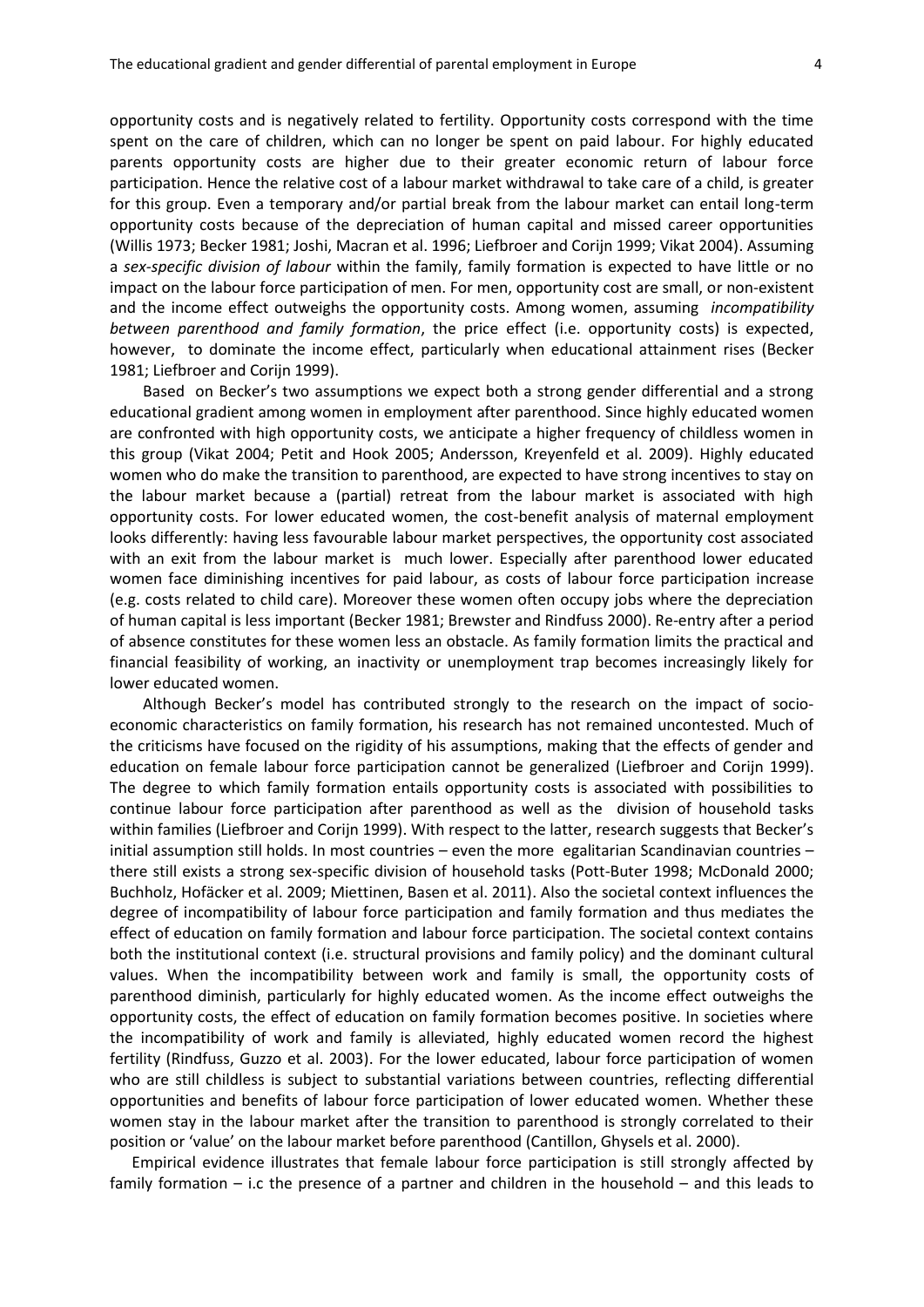strong gender differences on the labour market (Joshi, Macran et al. 1996). According to OECD data 70 per cent of the 15-54 year old women are in employment, compared to 85 per cent among men in the same age group, resulting in a gender gap of 15 per cent (OECD 2011). Also the type of employment differs between men and women. Female careers are much more characterised by frequent transitions between positions (full time, part time, inactive) than the careers of men. Dynamic careers are a typical female phenomenon (Storms 1995; Cloïn and Boelens 2004; Ghysels and Van Lancker 2009; OECD 2011). Similarly, part time employment is a predominantly female matter. Among women in OECD-countries 22 per cent occupies a part time job, opposed to only 4,4 per cent among men (OECD 2011). Part time employment offers women on the one hand the possibility to combine work and family: women maintain a labour market attachment instead of leaving the labour market once a child is born (Joshi, Macran et al. 1996). On the other hand, Hinde and Wright (1991) stress that the differences between a part time and full time position cannot be reduced to differences in working hours. The 'part time employment penalty' is described by OECD as follows: lower hourly earnings, limited training and career opportunities, less job security and less access to unemployment insurance. In this regard the evolution towards part time work is not a qualitative neutral (OECD 2011).

### **2.2 Willingness: autonomy versus uncertainty reduction**

Employment after entry into parenthood does not only depend on the benefits of continuing employment after parenthood, but also on whether the combination of work and family is socially acceptable and in line with personal attitudes and values. In line with the second demographic transition theory, highly educated women are expected to stress post-materialist values such as autonomy and thus favour the combination of work and family after parenthood. Lower educated women on the other hand may be more likely to stress their role as a parent at the expense of labour force participation, in line with Freedman's argument of uncertainty reduction.

The theory of the second demographic transition (SDT) associates recent demographic changes with the emergence of new values orientations. Recent demographic trends are the result of a changing cost-benefit analysis, as well as changing values (Lesthaeghe and Van de Kaa 1986; Lesthaeghe and Neels 2002). Lesthaeghe and van de Kaa suggests - in line with Maslow – that the growing economic well-being went hand in hand with a shift from material to post-material needs (participation, emancipation, individual autonomy) (Lesthaeghe and Van de Kaa 1986). The changes in demographic behaviour that emerged since the end of the 1970s – delaying marriage, decreasing marriage rates, postponing parenthood, structural sub-replacement fertility and increasing educational and labour force participation  $-$  are thus not only the result of changing costs and benefits but also of new socio-cultural evolutions. In their 'cohort education' model Lesthaeghe and Surkyn (1988) link changing values orientations to the increasing educational levels of more recent birth cohorts: education has a pivotal role in transmitting cultural codes and maintaining social stratification through building ideational systems and patterning preferences. Increasing education has fostered the accentuation of post-materialist values and the general retreat of long-term commitments such as family formation (Surkyn and Lesthaeghe 2004; Manlove, Ryan et al. 2010; Perelli-Harris, Sigle-Rushton et al. 2010).

According to van de Kaa, the recent demographic trends, emerging since the 1970s, are linked to a new 'leitmotiv'. Where the first demographic transition was built on rationality, the second demographic transition is rooted in the individualisation movement. This evolution is also reflected in the role of parents. During the first demographic transition, the decline of fertility was linked to the growing motivation of parents to invest emotionally as well as financially in their children. Within the framework of the second demographic transition, the decline in fertility was marked by the development of the adult individual (van de Kaa 2004; Lesthaeghe 2010). Individuals asks themselves: "Will our lives be enriched by having a child now?" (van de Kaa 2004). Parenthood is still a highly valued role, but being a parent cannot go at the expense of other highly valued roles, such as labour force participation (Buchholz, Hofäcker et al. 2009). Employment, especially for the higher educated, is not merely evaluated on the basis of material advantages, but also on the basis of work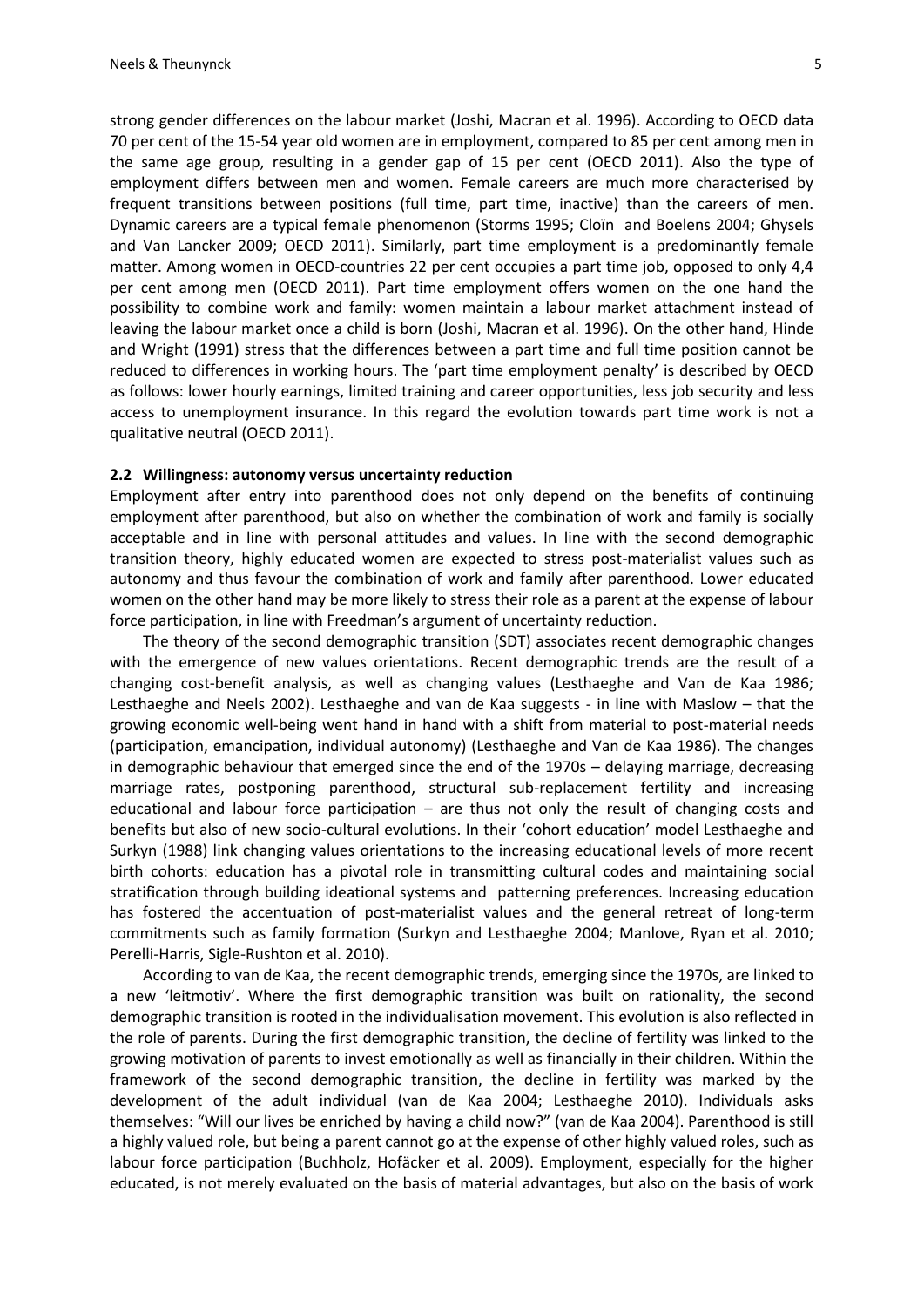intrinsic characteristics (responsibility, achievement, interesting work…). The increase in female labour force participation is forged both by a desire for gender equity and individual autonomy, as by increased economic advantages. Among the highly educated the conflict between labour force participation and family formation is besides an economic conflict, also a reflection of the new values orientations of this group (Buchholz, Hofäcker et al. 2009).

Also Friedman's view on the value of parenthood transcends micro-economic models (Friedman, Hechter et al. 1994). As lower educated women have less favourable perspectives on the labour market, Friedman expects them to focus more on the appreciated role of motherhood to gain selfrealization (Friedman, Hechter et al. 1994). According to Friedman everyone seeks to reduce uncertainty, albeit in very divergent ways. Traditionally there exist three strategies to realise a certain future: a stable career, marriage or parenthood. Friedman argues that "the impetus for parenthood is greatest among those whose alternative pathways for reducing uncertainty are limited or blocked". Particularly lower educated women use parenthood as a strategy to reduce uncertainty, because other strategies are often not available to them. Marriage is no longer a stable institution. Moreover the high unemployment rate among lower educated men has urged a lot of couples to postpone marriage (Oppenheimer 1994). The quest for a stable job is more difficult today, especially for lower educated people. They often find themselves in the least attractive jobs, making their attachment to the labour force market far less strong than that of highly educated people. Over the last few decades a changing labour market and high youth employment ratios have urged young people to invest in education. In turn lower educated people experience even more difficulties to find stable employment, as their market competitiveness shrinks now the majority of young people are increasingly higher educated. In short, lower educated people are confronted with high levels of insecurity, both on the labour as the marriage market (Manlove, Ryan et al. 2010). Consequently, parenthood has become more attractive as an alternative to reduce insecurity. Becoming a parent is an irreversible commitment that offers a clear and relatively certain future (Friedman, Hechter et al. 1994).

From the perspective of cultural oriented theories there thus appears an equally strong educational gradient in the attitudes of women regarding paid work and a family. The SDT-theory interprets the changing demographic behaviour after 1960 as a demonstration of changing value orientations, in which autonomy, gender equity and self-actualisation are increasingly accentuated. In labour force participation job intrinsic characteristics are of greater importance today. Also parenthood can contribute to self- realisation, without going at the expense of other highly valued roles. Among lower educated women the labour and marriage market offer fewer perspectives on a secure and stable future, therefore the irreversible commitment of parenthood becomes an important source of identity and meaning for them. From the perspective of values orientations too can be expected that highly educated women will accentuate more strongly their labour force participation after parenthood than will be the case for lower educated women.

### **2.3 Ability: availability and uptake of family policies**

Continued labour force participation after entry into parenthood requires that necessary provisions are available to support the combination of work and family formation. The notion of (welfare state) contexts providing agency to individual actors is closely associated with Coale's condition of ability. The comparison of labour force participation after parenthood between women in Germany and Denmark indicates how divergent societal contexts yield strong differences in female employment after parenthood (Andersson, Kreyenfeld et al. 2009). According to Liefbroer and Corijn (1999) labour force participation and family formation are only compatible in a societal context where the availability of structural provisions supports the combination of paid work and a family and where gender equity is accepted as the dominant cultural orientation. The availability of provisions through family policies, however, is largely path dependent and reflects the cultural climate towards the combination of work and family. In the following sections we briefly consider the historical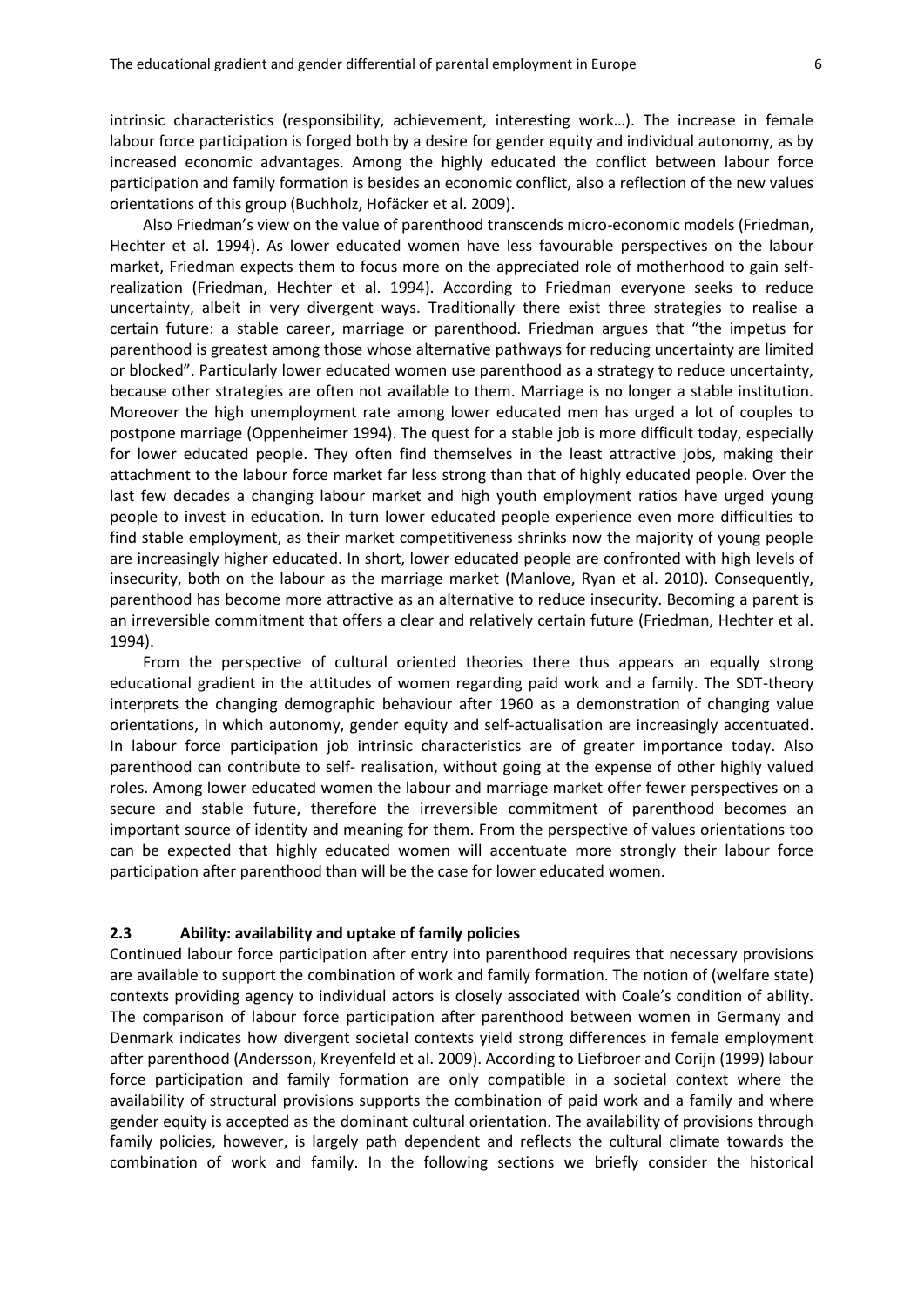development of European welfare states and the social acceptance of trajectories combining labour force participation and family formation.

From the 1970s onwards, the Scandinavian countries, but also France and Belgium, have invested substantially in the defamilialisation of care burdens and reconciling work and having young children (Esping-Andersen 1999). There exist short, but paid and job protected maternity leave systems, complemented by strong investments in child care provisions for mothers with pre-school children. As a result parents (mothers) of young children are encouraged to re-enter the labour market, after a short break. Today, these countries combine high period fertility levels with high levels of female labour force participation (Petit and Hook 2005; Rindfuss, Guilkey et al. 2010). The male breadwinner model dominated German and Austrian policy until the 1990s, which resulted in policy encouraging women to stay home and take care of the children by providing long maternity leave and high child benefits. Although there was provision of childcare, the childcare system was predominantly aimed at educating small children and not at reconciling work and family for women, therefore there existed little full-day care (Hank and Kreyenfeld 2000). Steering their family policy towards the dualearner model is a slow process and as a result childcare enrolment in Austria and West-Germany still lags compared to other European countries such as Belgium, France and the Netherlands. Also period fertility levels in Austria and West-Germany are currently low by European standards (Gustafsson, Wetzels et al. 1996). The impact of the societal/institutional context is also strongly illustrated by the post-war development of the CEE countries. Under communism these countries experienced high female employment, going hand in hand with heavy state support for*,* reconciling work and family and high fertility rates. After the transition to market economies in the early 1990s, however, most CEE countries were confronted with very high levels of unemployment and substantial cuts were made in family policies. While they maintained long maternal leaves, as a way of handling unemployment level by decreasing labour force supply, investments in childcare were severely cut. The CEE countries are today characterised by rigid working arrangements, and few supportive measures for working parents, while the poor economic context at the same time provides a strong financial need for maternal employment. As a result, fertility rates in the CEE countries are among the lowest in Europe (Billari and Kohler 2004; Tang and Cousins 2005; HCSO 2010).

Next to structural measures, the cultural climate equally plays a central role. Historical traditions and values orientations strongly influenced the development of post-war welfare states (Fux 2008). Scandinavian countries were characterised by political centres that were strong and largely independent from the Roman Catholic Church. Moreover, in the Nordic countries, the contribution of social democratic movements to the decision making led to a broad redistributive systems, adapted to the strong position of the individual in these countries. The evolution of the Scandinavian welfare states fit with the demographic trends emerging from 1960s onwards. Contrary to the Scandinavian countries, the development of the Continental and Southern European countries, sharing a Roman Catholic tradition, was based on the subsidiarity-principle, emphasising the role of family in care. An exception here is West-Germany that does not share this Roman Catholic history, however the role of the family was central in the development of the German welfare state. This male-breadwinner model did not fit with the new demographic changes in behaviour occurring from the 1960s onwards, making the transition towards a dual earner model much less evident than was the case for the Nordic countries. Today this cultural influence is still very tangible in the Southern European countries, such Italy and Greece, and in Austria and West-Germany , while being less influential in Belgium and France (Fux 2008; Salles, Rossier et al. 2010). The CEE countries developed into broadly redistributive welfare states during the period of state socialism. Female employment was very high, resulting from forced industrialization and collectivisation in the 1950s, but even more from low wages in the 1960s which pushed women into the labour market. In contrast to the continental countries, dual-earnership became the dominant model in Eastern Europe. Today, however, the gender-culture in post-socialist countries is marked both by the belief that women have to contribute to a household's income – an attitude developed under state socialism, and by very traditional norms regarding the division of domestic tasks, leading to a double burden for women. In contrast to Scandinavian countries, the evolution towards gender equity in individual institutions is in many CEE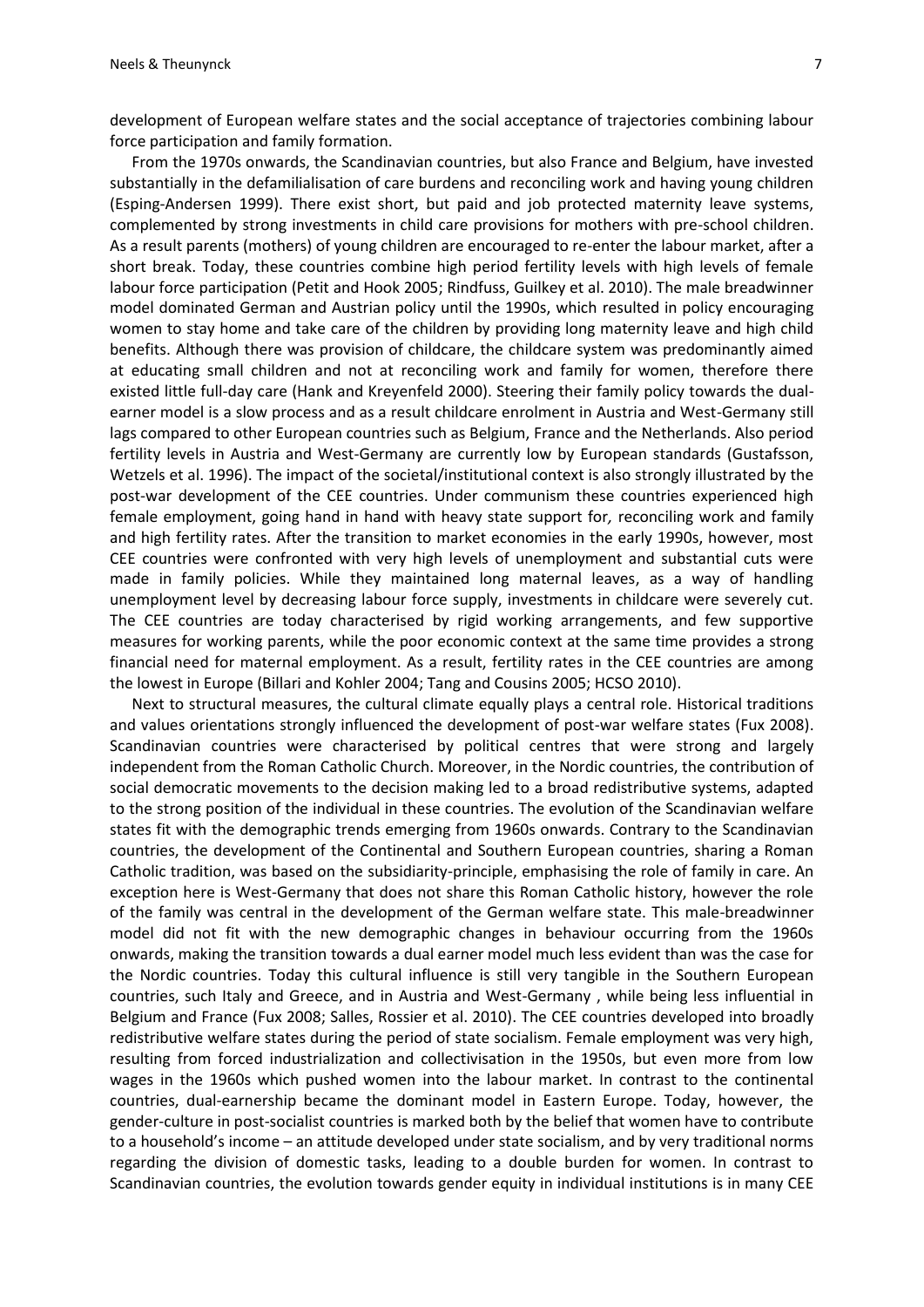countries not counterbalanced by a similar level of gender equity in family institutions (Medgyesi 2002; Tang and Cousins 2005; Matysiak 2011).

The correlation between the institutional context, cultural climate, labour force participation and fertility is supported by empirical evidence for a broad set of European countries (OECD 2011). In Scandinavian countries female employment ratios are high and the gender gap is low. In Iceland the female employment rate amounts to 82,5 per cent for women aged 25 to 64, closely followed by Norway, Sweden, the Netherlands and Estonia with percentages around 70 per cent. The continental countries (Belgium, Germany, France and Austria) as well as the CEE countries (Bulgaria, Romania, Poland, Czech Republic) occupy a middle position with female employment rates around 60 per cent. In these countries, the gender gap in employment rates ranges between 10 and 15 per cent. In Southern European countries female employment rates are only around 50 per cent, with the rate being close to 30 per cent in Greece.

Restricting the scope to maternal employment provides additional information on the combination of labour force participation and family formation in European countries. In general motherhood negatively affects female employment, with lower participation immediately after motherhood, often called the 'M' curve. The impact of motherhood is not equally strong, however, in all countries (OECD 2010). In the Scandinavian countries, as well as the Netherlands, Belgium and France, maternal employment is high, even when children are very young (under 3). In these countries a large share of the mothers with children under 3 years are employed. In contrast, in Austria, Germany, Finland and a number of CEE countries, such as Bulgaria, Estonia, Slovakia, and Hungary, female employment rates are substantially lower among women with young children. These differences can be attributed to differences in childcare availability, and more importantly, differences in maternal leave systems (OECD 2008; OECD 2010). Countries with low employment rates among women with young children are characterized by policies granting prolonged parental. While countries with high maternal employment (the Scandinavian countries, Belgium, France, Netherlands) are characterised by elevated uptake of formal childcare. Denmark scores highest with up to 65 % of the under threes in formal childcare, followed by the Netherlands, Iceland and Norway with percentages of respectively 56, 55 and 51. Also Belgium and France score relatively high with respectively 48 and 42 per cent of the under threes in formal childcare. Germany (18%) and Austria (12%), as well as the CEE countries Estonia (18%), Bulgaria (15%), Romania (14%) and Hungary (9%) find themselves among the worst performing OECD-countries regarding formal child care enrolment for under 3s (OECD 2007/ 2008; Matysiak 2011).

Female employment and childcare uptake figures, however, are strongly differentiated by educational attainment. Across all countries the majority of the higher educated women are in employment, regardless of the type of welfare state. The institutional context does not seem to have any impact on the employment rates of these women (Cantillon, Ghysels et al. 2000; OECD 2008). Employment rates of lower educated women on the contrary show another reality. In all European countries employment rates of lower educated women are lower than those of highly educated women (Rönsen and Sundström 1996; Ghysels and Van Lancker 2009). However, female employment rates by educational level, among women aged 25 to 64 show that the size of the educational gradient is subject to variation between countries. In the Scandinavian countries the educational gradient in maternal employment is generally limited: Iceland performs best with an employment rate of lower educated women amounting to 78,3 per cent. Norway follows with 60,8 per cent. Denmark and Sweden, however, score with 57, 9 and 55, 9 per cent of lower educated women in employment less high by Scandinavian standards. The continental countries (France, Germany, Austria) follow close with percentages around 50 per cent. Belgium performs poorly and cannot join the other continental countries with only 34,8 per cent among the lower educated women in employment, leading here to a very large educational gap in female employment. Other poor performing countries, where the educational gradient is high, are the East European countries. Bulgaria, Hungary, Poland and the Czech Republic are situated at the very end of the ranking, with rates around 30 per cent (OECD 2008; Ghysels and Van Lancker 2009).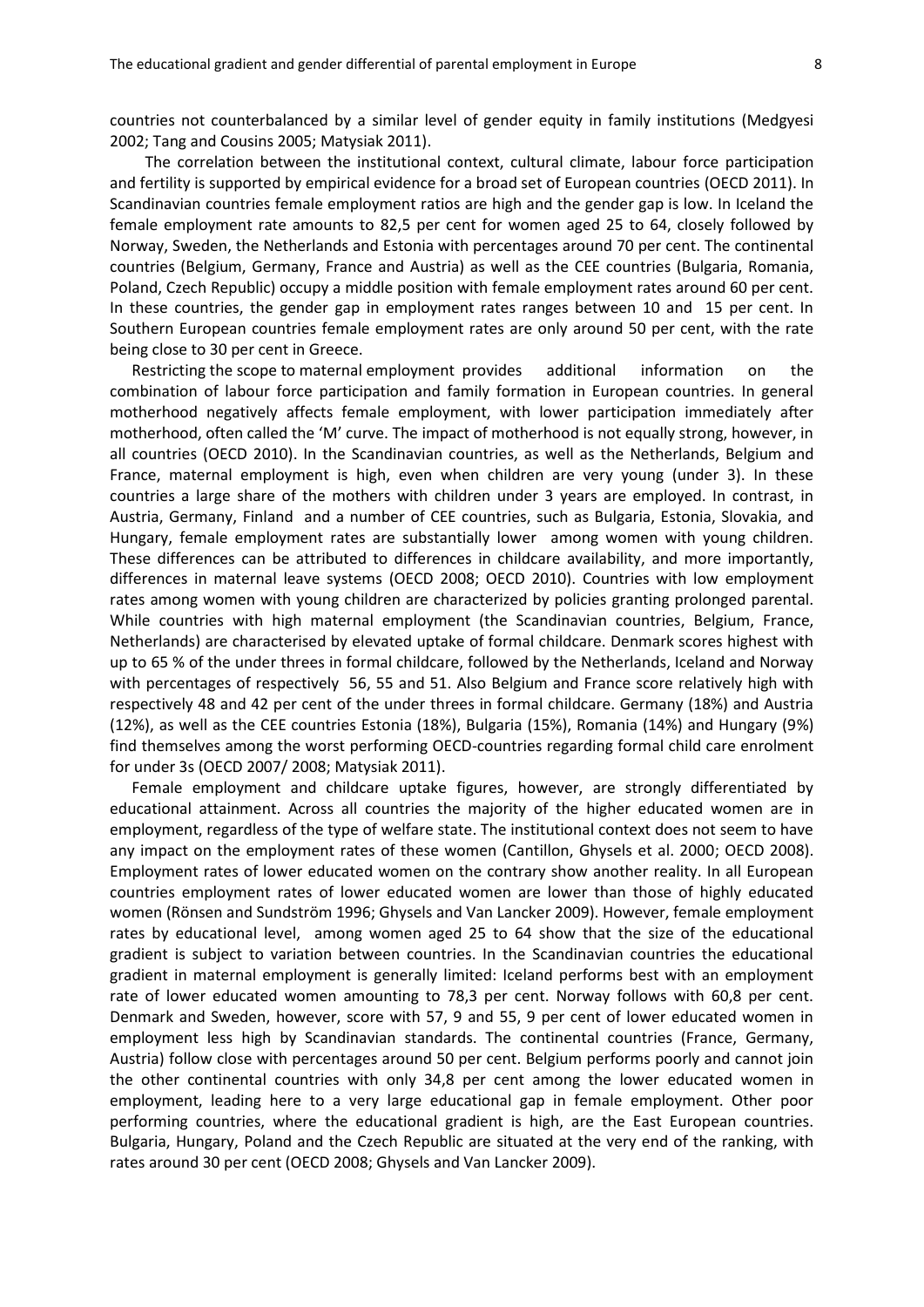OECD figures show that the differences in labour force participation are correlated with a strong socio-economic gradient in the uptake of childcare. Low-income families make far less use of childcare arrangements (OECD 2011). Moreover Belgian research shows that higher educated women are overrepresented in the population of women taking up maternal or parental leave (Ghysels and Van Lancker 2009; Cantillon, Ghysels et al. 2010; Neels and Theunynck 2011). Although the lower uptake of childcare is in line with the micro-economic and cultural explanations, research shows that families with a weak socio-economic position are most often confronted with an unmet demand for child care arrangements. These results suggest that the lower enrolment is partly due to an unequal or socially selective access to child care provisions (Fuller, Kagan et al. 2002; Malcolm, Wilson et al. 2002; Sonenstein, Gates et al. 2002; MAS 2007; Vandenbroeck and Geens 2011).

#### **3 Hypotheses**

Considering differences in labour market perspectives, in attitudes towards combining labour force participation and family formation and in uptake of childcare arrangements, we derive following hypotheses regarding the socio-economic gradient and the gender differential in parental employment:

*Hypothesis 1*: Given the persistence of the gendered division of work within households, men are not to the same extent as women confronted with opportunity costs of family formation. As a result, we expect their labour force participation to remain high after entry into parenthood, being positively correlated with the presence of a partner and children in the household.

*Hypothesis 2:* Women are confronted with the (opportunity) cost of family formation, particularly in the case of pre-school children. The incompatibility between labour force participation and childrearing decreases as children enter education and, eventually, leave the parental home. We expect the labour-force position of women to reflect these changing (opportunity) costs by transitions between fulltime employment, part-time work, inactivity or unemployment and uptake of parental leave arrangements. We also expect the number of children to constitute an important determinant of female labour force participation: having an additional child may prolong the period where women partially retreat from the labour market for childrearing and the benefits of withdrawing from the labour market are likely to increase as the number of children increases (e.g. costs for formal childcare).

*Hypothesis 3*: In line with previous research, we expect a strong educational gradient in maternal employment, with lower educated women more frequently being inactive and taking up part-time positions. The educational gradient in maternal employment is associated with opportunity costs of withdrawing from the labour market being lower for lower-educated women; lower educated women focusing more strongly on their role as mother as a strategy to reduce uncertainty and the educational gradient in access to childcare and parental leave. The factors are considered in the following hypotheses.

*Hypothesis 4*: Highly educated women make more often use of childcare provisions and leave systems, as compared to lower educated women. We expect the educational gradient of childcare use to be stronger where labour market positions of childless women are already strongly differentiated in terms of education, thus signalling limited labour market opportunities for the lower educated.

*Hypothesis 5*: Given the broadly different policy contexts in the different European countries, we expect strong differences in both the general level of labour market participation and the educational gradient of employment across countries. Norway, as well as France and Belgium are characterised by family policies alleviating the conflicts between parenthood, and employment, especially for parents of pre-school children. Norway moreover is known for its cultural climate aimed at gender equity. Austria and West-Germany are characterised on the one hand by a structural lag in their welfare provisions making work and family possible and on the other hand by a more profound normative resistance towards female employment among women with young children (Salles, Rossier et al. 2010). Finally the CEE countries are today characterised little support for parents of pre-school children. But there exist a strong dual-earnership culture and financial need for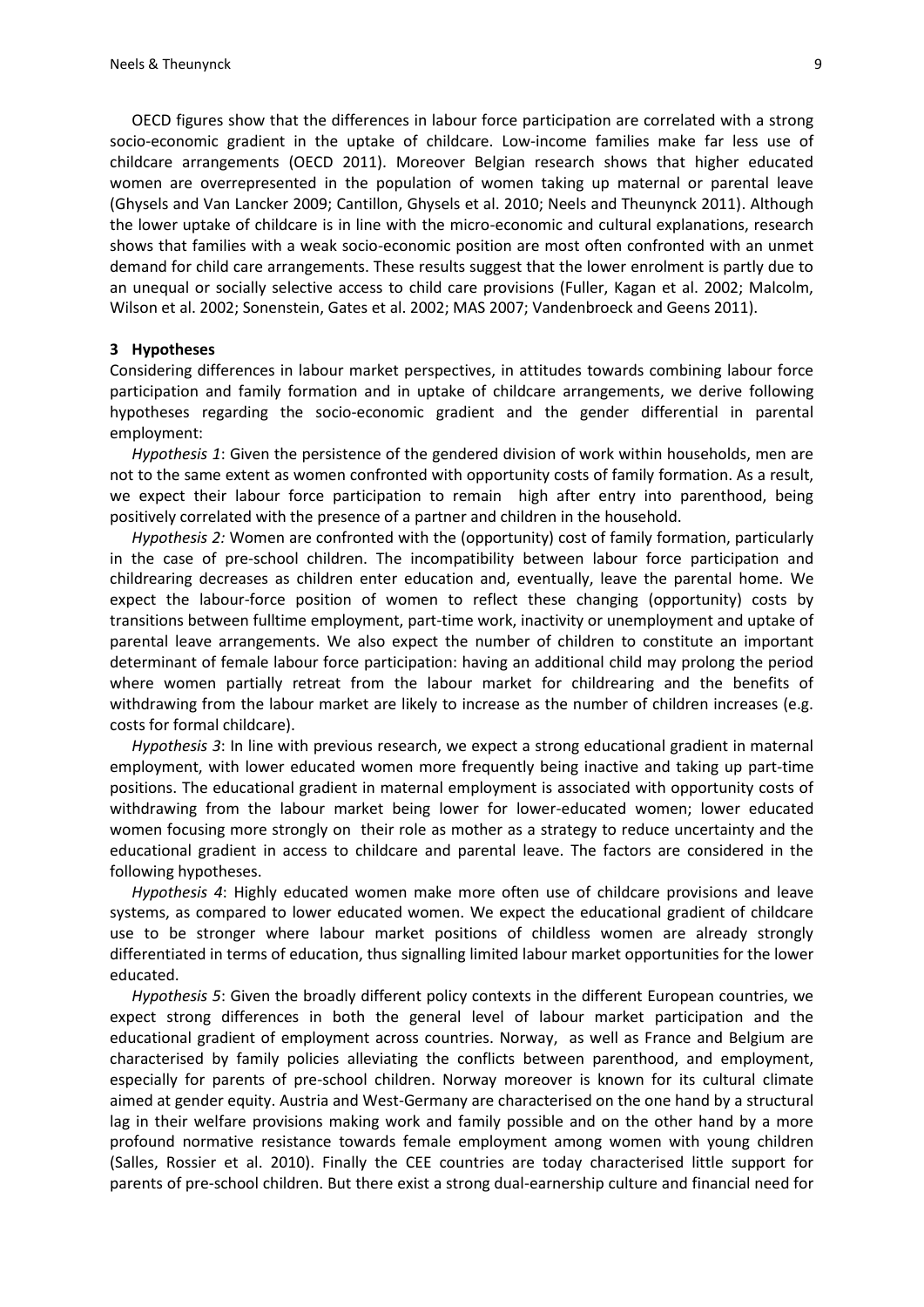maternal employment, pushing women into the labour market when children enter school (Matysiak 2011). Hence, we expect employment for mothers with children under 3 years to be highest in Norway, Belgium and France, while being low in Austria, West-Germany, and the CEE countries . When children reach the age of 3 years, we expect maternal employment to be highest Norway, followed by CEE countries, then France and Belgium and finally Austria and West-Germany. Moreover we expect Scandinavian countries (i.c Norway) to rank first in terms of use of childcare provisions and attitude regarding work, family and care, followed by France and Belgium, then Austria and West-Germany and finally the CEE countries (Liefbroer and Corijn 1999; Rindfuss, Guzzo et al. 2003).

*Hypothesis 6*: A gendered division of labour in households has a positive effect on employment of men, but adversely affects the labour market position of women. Among higher educated women we expect gender equity and post materialistic values to be accentuated more strongly as they have a less traditional attitude towards work, family and care. Among lower educated women we expect that a role as a parent is more accentuated as labour market prospects are dim for this group.

*Hypothesis 7:* In line with second demographic transition theory we expect a strong fragmentation of values orientations in terms of household positions, with married being more traditionally oriented and having lower employment rates than women without a partner or women living in a cohabiting union.

### **4 Data and Methods**

The analyses use data from the *Generations and Gender Program* (GGP) established by UNECE in 2000 to improve understanding in the causes and consequences of demographic changes in Europe. GGP consists of two pillars: i) a contextual database containing aggregated indicators (regarding social policy, etc), and ii) a system of national representative surveys carried out by the participating countries among the residential population aged 18 to 79 (Spielauer 2004; Vikat, Speder et al. 2007). Although the data are currently available for 14 countries in Europe and OECD, the analysis is limited to Norway, France, Belgium, Austria, West-Germany, Estonia, Bulgaria, Hungary and Romania, as the databases of these countries were the most complete ones regarding the variables needed for our analyses. Since we aim at illustrating the impact of family formation on labour force participation, we limit the analysis to respondents aged 18 to 45: this group shows strong variation in terms of household composition, while employment rates are not biased by 'end of career issues', i.c. early retirement. Respondents that are still in education are also excluded from the research population, as they introduce a strong downward bias in the labour force participation of childless women. The analysis of the labour market positions is based on information by self-assessment of the respondents and distinguishes following positions: i) full-time employment (either employed, selfemployed or helping family member in a family business), ii) part-time employment, ii) uptake of parental leave (e.g. maternity leave, parental leave, childcare leave, etc) and iv) unemployment or inactivity. Although these four positions are distinguished in the descriptive analysis, the multivariate analysis contrasts full-time employment against all other labour market positions. This distinction draws much sharper contrasts in the labour force participation of men and women after the transition to parenthood compared to analyses of employment rates were no distinction is made between full and part-time employment, all the more because the literature suggests that there exists an important qualitative difference between full and part time positions. The multivariate analysis uses a logit-model to map the effects of covariates on full-time employment. The exponentiated coefficients are reported to allow an interpretation in terms of odds (constant or reference category) and odds-ratios (covariate effects).

*Educational attainment* is based on the international ISCED-classification and distinguishes three categories: i) no education, primary school and lower secondary school (ISCED-levels 1 & 2, reference category), ii) higher secondary school (ISCED-levels 3 & 4) and iii) tertiary education (ISCEDlevels 5 & 6). The age of the youngest child refers to the age of the youngest child in the household of the respondent, regardless whether this child is a biological child of the respondent, an adoptive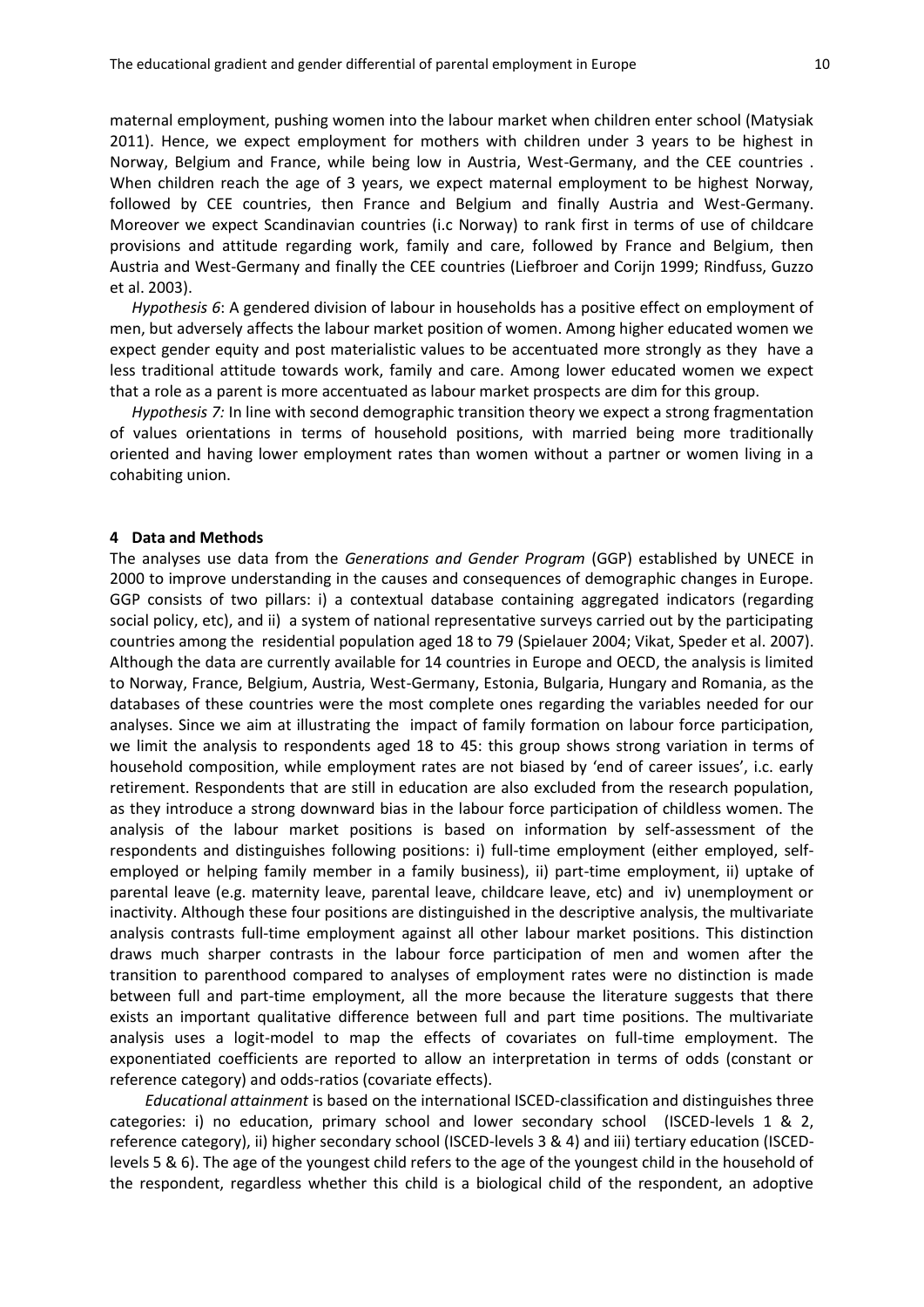child or a stepchild. The number of children was grouped into four categories: i) no children, ii) one child, iii) two children, iv) three or more children. For the multivariate analysis, the number of children was combined with the age of the youngest child, resulting in a typology consisting of eight categories: i) no children, ii) one child, aged 0-2, iii) one child, aged 3-11, iv) one child, aged 12-18, v) two children with the youngest aged 0-2, vi) two children, with the youngest aged 3-11, vii) two children: with the youngest aged 12-18 and viii) three children or more. Type of relationship distinguishes between i) respondents without a cohabiting partner (reference category), ii) married respondents, and iii) respondents living in a cohabiting union.

The item regarding *gender attitudes* is based on three items questioning the gender attitudes in relation to work, family and care:' the care for pre-school children is mainly a task for the family', 'looking after the home/family is just as fulfilling as working for pay' and 'a pre-school child is likely to suffer when his/her mother works'. Respondents that express a traditional view on all three items are considered to have a traditional preference. Conversely, respondents demonstrating a progressive stand on each item, are considered 'progressive'. Mixed answer patterns are regarded as 'neutral'. The Ingelhart *materialism-post-materialism scale* reflects the policy goals that respondents give priority to. Respondents choosing 'fight against crime' and 'stable economy' are regarded as 'materialist', while respondents opting for 'progress towards a less impersonal and more human society' and 'progress towards a society where ideas count for more than money' are considered 'post-materialist'. Respondents combining materialist and post-materialist goals are considered 'mixed'. Based on the items referring to job characteristics, a dichotomous indicator was created to gauge whether respondents consider work as a means to self-realisation. Respondents that choose each time for an job-intrinsic quality ('a job respected by people in general', 'an opportunity to use initiative', 'a job in which you feel you can achieve something', 'a responsible job', 'a job that is interesting', 'a job that meets ones abilities') were coded one, whereas respondents choosing for a combination of intrinsic and extrinsic job qualities ('good pay', 'not too much pressure', 'good job security', 'good working hours', and 'generous holidays') were coded as zero. Finally, the results regarding the socio-economic gradient in labour force participation are compared to differential use of childcare provisions and differences in attitudes towards the combination of work, family and care. With regard to the use of formal childcare we make a distinction between formal/paid childcare (such as kindergartens) and informal childcare (family and friends).

# **5 Results**

In section 5.1 we first show the results of our descriptive analyses regarding female employment before and after parenthood. Sections 5.2 and 5.3 further show the determinants of full time employment for women and men, resulting from our multivariate logistic regression. Finally, in sections 5.4 and 5.5 we describe the use of formal and informal childcare arrangements and attitudes towards reconciling work and family.

# **5.1 The labour force participation of women before and after parenthood**

Table 1 sketches the labour market position of women aged 18-45 in the countries considered, controlling for parity and the age of the youngest child in the household. A first general remark is that, in line with hypothesis 2, the career of women between 18 and 45 is indeed characterised by frequent transitions between full time work, part time work, maternity leave and inactivity or unemployment. Further results point to a gap between highly educated women (tertiary degree) and lower educated women (at most a degree of lower secondary school). Although labour market positions are already strongly differentiated before parenthood, the educational differential in most cases widens after the entry into parenthood as higher educated women succeed better in staying on the labour market. Among lower educated women, a sizeable share moves into part-time employment of parental leave – similar to the higher educated -, but also a substantial number of lower educated women withdraw from the labour market after becoming a parent. The labour market position of women with children aged 3 to 11 years, shows that re-entering the labour market from unemployment or inactivity appears to be difficult as a substantial part of the women in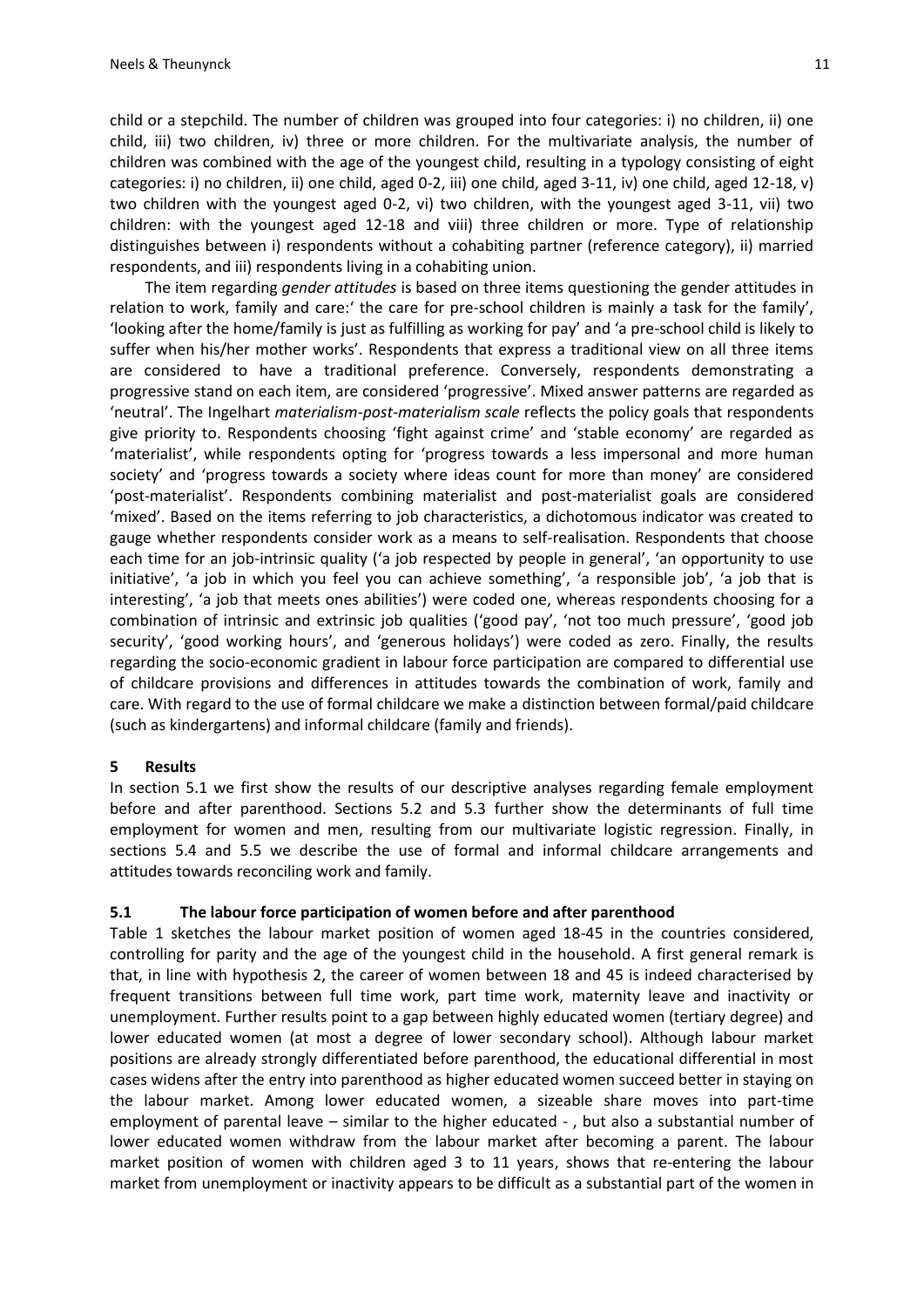inactivity fail to re-enter the labour market when their children grow older. In Belgium and Austria around 30 per cent of the lower educated women, with children aged 3 to 11 years, are in unemployment or inactivity. These numbers go up to 50 per cent in France and Romania and in West-Germany and Bulgaria the number of lower educated women with children aged 3 to 11 years even amount to 70 per cent. In these countries, the withdrawal of lower educated women from the labour market is not a temporary phenomenon. Although the labour market position of lower educated women is most severely affected by the transitions to parenthood, the position of highly educated women is equally affected as the number of women working full-time decreases substantially after motherhood. Initially highly educated women flow into maternity leave, but when these possibilities are exhausted, they frequently move into part-time employment, rather than taking up full-time positions again.

Apart from the general patterns emerging across countries, there are also marked differences between the countries considered, clearly illustrating the impact of societal context on maternal employment. Among mothers with a 0 to 2 year old child, high (full time) employment rates are found in Norway, France, Belgium and Romania. In Austria, West-Germany, and the CEE countries, however, the majority of women take up maternity leave, both highly and lower educated women. This is in line with our hypothesis, since family policy in the former group is focused on relatively short maternity leave in combination with high provision of child care, while in the latter group the focus is more on longer maternity leave and less on re-entry into the labour market. Among mothers with a youngest child aged 3 to 11, again strong shifts in female employment take place, as maternity leave entitlements are exhausted in most (except for Hungary and Belgium) countries. In the continental countries the exit out of leave systems is rarely accompanied by a reentry in full time employment. A lot of women flow into part-time work, a settlement often installed and supported by the governments in these countries to alleviate the work-family conflict. In Norway and certainly in the CEE countries the exit out of maternity leave is accompanied by a strong increase in the percentage of women in full time employment, when the youngest child reaches the age of 3 to 11 years. While full time employment in the CEE countries is due to rigid working arrangements (part time positions are almost non-existent) and a financial need of two full incomes, the situation is completely different in Norway, where full time employment is strong because of small work-family incompatibility in tandem with a positive cultural climate for working mothers. The Norwegian results contrast further with those of the CEE countries regarding the gap between lower and higher educated women with a youngest child aged 3-11 years. In Norway female participation for both higher as lower educated women recovers to its original high level, while in the CEE countries this is only the case for higher educated women. Consequently the gap between high and lower educated women is very small in Norway and on the contrary very large in the CEE countries, being no less than 54 per cent in Romania and 61 per cent in Bulgaria. In Germany, both lower and higher educated women show high percentages ending up in inactivity.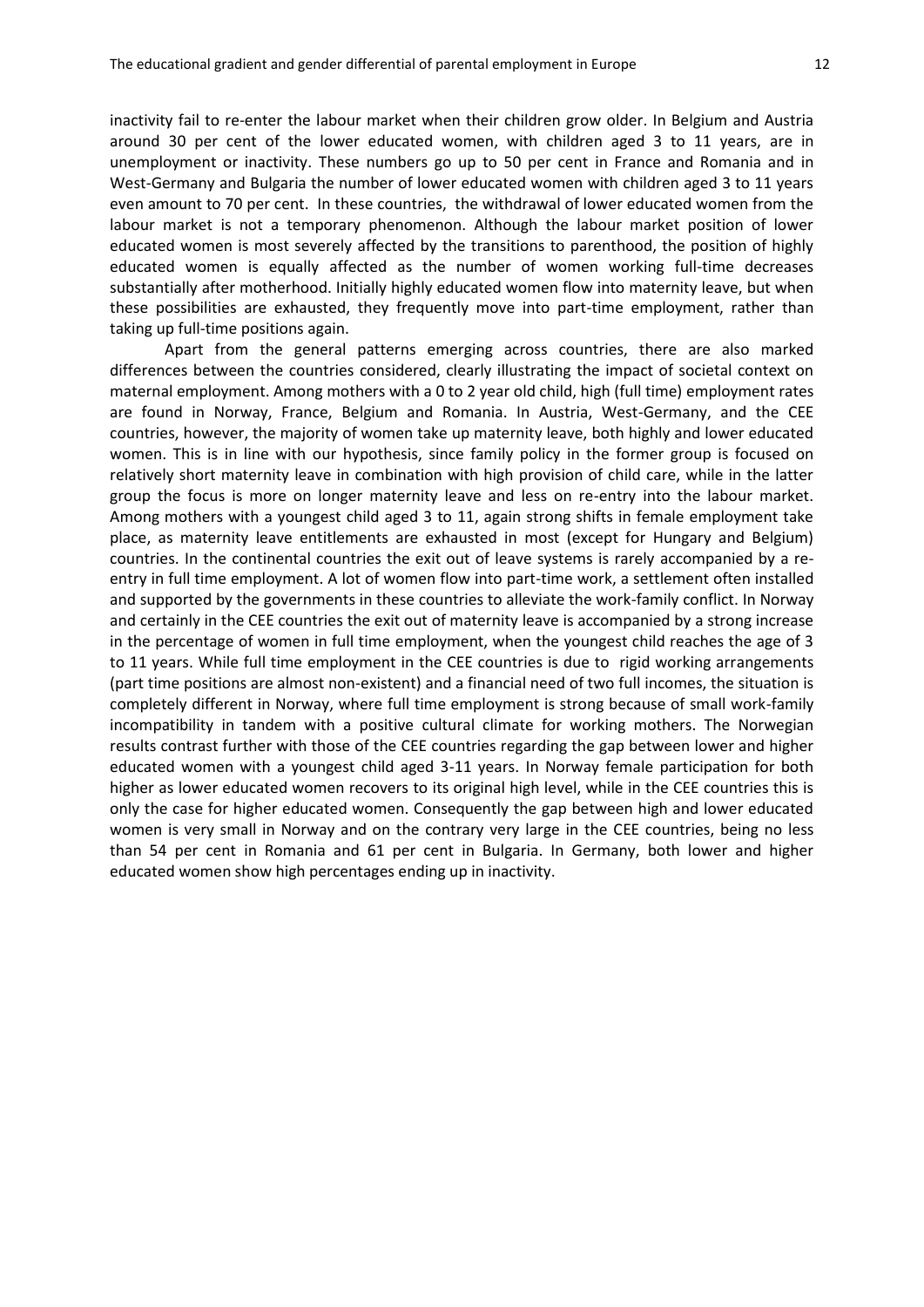| y cui J.<br>Country & Educational level |      | Full time                                          | Part time                        | <b>Maternity Leave</b> | Inactive/Unemployed | Ν        |
|-----------------------------------------|------|----------------------------------------------------|----------------------------------|------------------------|---------------------|----------|
|                                         |      |                                                    | - No children in the household - |                        |                     |          |
| Norway                                  | Low  | 47,8                                               | 29,8                             | 0,0                    | 22,4                | 255      |
|                                         | High | 85,4                                               | 10,4                             | 0,5                    | 3,7                 | 383      |
|                                         |      |                                                    |                                  |                        |                     |          |
| France                                  | Low  | 33,7                                               | 21,3                             | 0,0                    | 44,9                | 89       |
|                                         | High | 76,8                                               | 8,0                              | 1,1                    | 14,0                | 349      |
| Belgium                                 | Low  | 40,7                                               | 18,5                             | 5,6                    | 35,2                | 54       |
|                                         | High | 75,9                                               | 10,9                             | 4,1                    | 9,1                 | 220      |
| Austria                                 | Low  | 54,4                                               | 24,7                             | 0,0                    | 20,8                | 77       |
|                                         | High | 75,4                                               | 16,6                             | 0,5                    | 7,5                 | 187      |
| W-Germany                               | Low  | 31,6                                               | 18,4                             | 2,6                    | 47,4                | 114      |
|                                         | High | 68,8                                               | 15,6                             | 0,6                    | 14,9                | 154      |
| Estonia                                 | Low  | 33,3                                               | 3,7                              | 0,0                    | 63,0                | 27       |
|                                         | High | 82,3                                               | 9,1                              | 1,8                    | 6,7                 | 164      |
|                                         |      |                                                    |                                  |                        |                     |          |
| Romania                                 | Low  | 38,9                                               | 11,6                             | 0,0                    | 49,5                | 95       |
|                                         | High | 91,5                                               | 0,8                              | 0,0                    | 7,6                 | 118      |
| <b>Bulgaria</b>                         | Low  | 22,0                                               | 3,3                              | 1,1                    | 20,8                | 91       |
|                                         | High | 81,7                                               | 4,9                              | 1,3                    | 12,1                | 224      |
| Hungary                                 | Low  | 36,5                                               | 10,6                             | 0,0                    | 52,9                | 85       |
|                                         |      |                                                    |                                  |                        |                     |          |
|                                         | High | 88,2                                               | 5,7                              | 0,0                    | 6,1                 | 280      |
| Georgia                                 | Low  | 6,2                                                | 4,7                              | 0,0                    | 89,1                | 64       |
|                                         | High | 42,0                                               | 14,9                             | 0,0                    | 59,7                | 670      |
|                                         |      | - Youngest child in the household aged 0-2 years - |                                  |                        |                     |          |
| Norway                                  | Low  | 25,0                                               | 30,2                             | 14,6                   | 30,2                | 96       |
|                                         | High | 38,4                                               | 23,1                             | 25,6                   | 12,8                | 281      |
| France                                  | Low  | 13,8                                               | 9,2                              | 16,9                   | 60,0                | 65       |
|                                         |      |                                                    |                                  |                        |                     |          |
|                                         | High | 51,8                                               | 24,7                             | 14,1                   | 9,4                 | 170      |
| Belgium                                 | Low  | 11,3                                               | 13,2                             | 17,0                   | 58,5                | 53       |
|                                         | High | 45,0                                               | 15,4                             | 35,6                   | 4,0                 | 149      |
| Austria                                 | Low  | 4,3                                                | 15,2                             | 58,7                   | 21,7                | 46       |
|                                         | High | 6,0                                                | 50,0                             | 40,0                   | 4,0                 | 50       |
| W-Germany                               | Low  | 2,5                                                | 2,5                              | 42,5                   | 52,5                | 40       |
|                                         | High | 17,1                                               | 21,4                             | 34,3                   | 27,1                |          |
|                                         |      |                                                    |                                  |                        |                     | 70<br>31 |
| Estonia                                 | Low  | 3,2                                                | 0,0                              | 77,4                   | 19,4                |          |
|                                         | High | 25,3                                               | 6,6                              | 61,5                   | 6,6                 | 91       |
| Romania                                 | Low  | 10,1                                               | 10,1                             | 7,6                    | 72,2                | 79       |
|                                         | High | 45,2                                               | 0,0                              | 54.8                   | 0,0                 | 31       |
| <b>Bulgaria</b>                         | Low  | 5,6                                                | 1,1                              | 44,9                   | 48,3                | 89       |
|                                         | High | 24,4                                               | 3,5                              | 62,8                   | 9,3                 | 86       |
| Hungary                                 | Low  | 1,4                                                | 1,4                              | 97,2                   | 0,0                 | 71       |
|                                         | High |                                                    | 2,0                              | 78,4                   | 1,0                 | 102      |
|                                         |      | 18,6                                               |                                  |                        |                     |          |
| Georgia                                 | Low  | 0,0                                                | 0,0                              | 0,0                    | 100,0               | 31       |
|                                         | High | 13,8                                               | 9,4                              | 9,4                    | 67,4                | 138      |
|                                         |      | - Youngest child in household aged 3-11 years -    |                                  |                        |                     |          |
| Norway                                  | Low  | 51,8                                               | 32,6                             | 0,0                    | 15,6                | 218      |
|                                         | High | 66,3                                               | 28,8                             | 0,2                    | 4,7                 | 427      |
| France                                  | Low  | 25,0                                               | 25,0                             | 0,0                    | 50,0                | 164      |
|                                         | High | 53,8                                               | 29,1                             | 0,4                    | 16,7                | 234      |
| Belgium                                 | Low  | 24,1                                               | 36,8                             | 3,9                    | 32,2                | 87       |
|                                         | High | 41,9                                               | 29,5                             | 20,3                   | 8,3                 | 217      |
|                                         |      |                                                    |                                  |                        |                     |          |
| Austria                                 | Low  | 25,0                                               | 41,0                             | 3,0                    | 31,0                | 100      |
|                                         | High | 34,6                                               | 53,8                             | 2,6                    | 9,0                 | 78       |
| W-Germany                               | Low  | 10,7                                               | 17,9                             | 0,9                    | 70,5                | 112      |
|                                         | High | 26,9                                               | 45,2                             | 0,0                    | 27,9                | 104      |
| Estonia                                 | Low  | 45,6                                               | 5,9                              | 11,8                   | 36,8                | 68       |
|                                         | High | 76,2                                               | 10,4                             | 3,4                    | 10,4                | 164      |
| Romania                                 | Low  | 36,7                                               | 15,5                             | 0,0                    | 47,8                | 245      |
|                                         |      |                                                    |                                  |                        |                     |          |
|                                         | High | 91,0                                               | 0,0                              | 0,2                    | 9,0                 | 67       |
| <b>Bulgaria</b>                         | Low  | 25,0                                               | 4,2                              | 1,6                    | 69,3                | 192      |
|                                         | High | 86,1                                               | 2,9                              | 0,4                    | 10,7                | 280      |
| Hungary                                 | Low  | 25,6                                               | 6,8                              | 30,7                   | 36,9                | 176      |
|                                         | High | 81,1                                               | 7,3                              | 6,1                    | 5,5                 | 164      |
|                                         | Low  | 13,2                                               | 7,9                              | 0,0                    | 78,9                | 76       |
| Georgia                                 |      |                                                    |                                  |                        |                     |          |

*Table 1 Female employment by education and age of youngest child in the household, women, 18-45 years.*

*United Nations Economic Commission for Europe (UNECE), Generations & Gender Survey, Wave 1 Harmonized Data Files [\(www.ggp-i.org\).](http://www.ggp-i.org/)*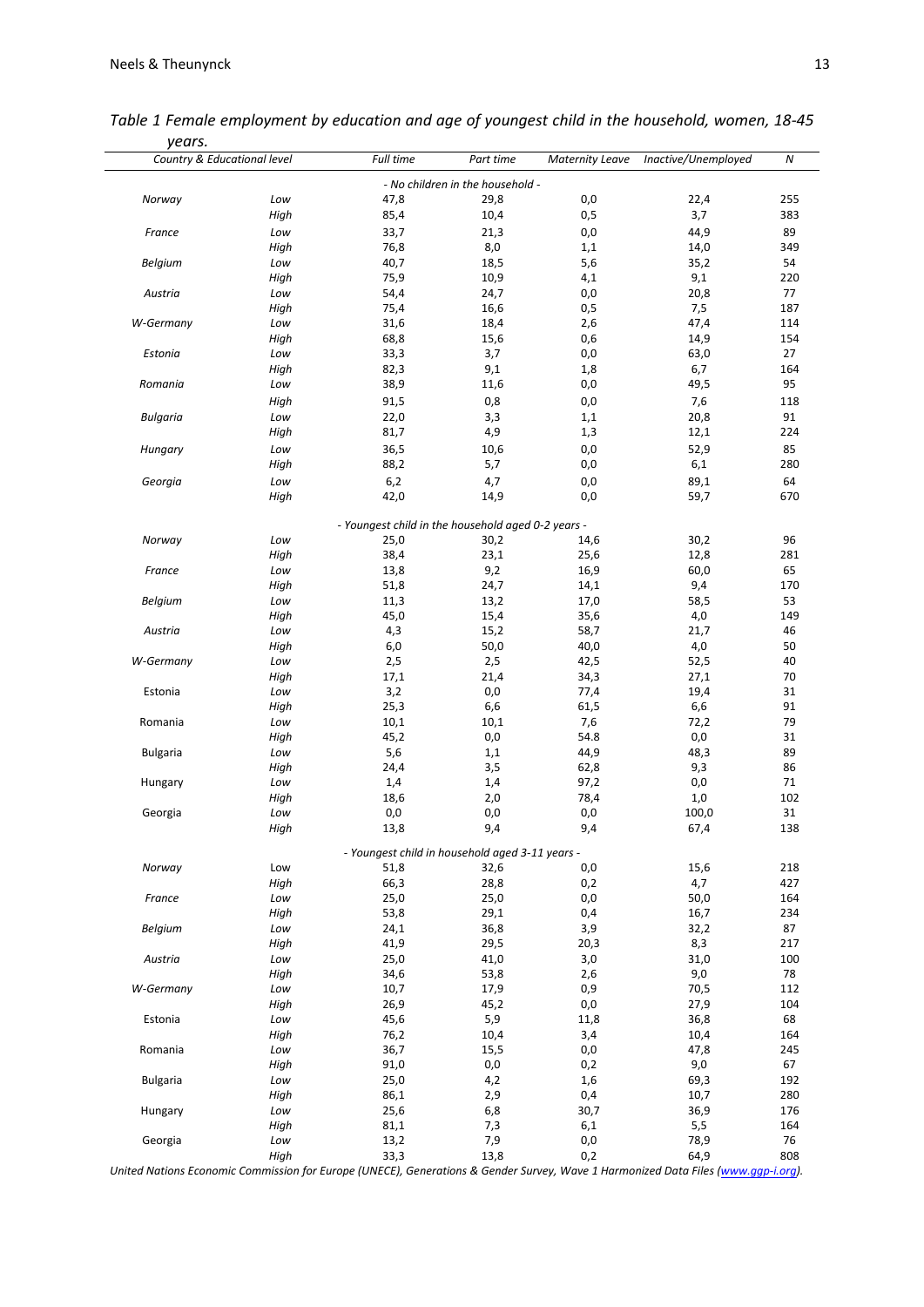#### **5.2 Determinants of full time employment among women**

The results of our descriptive analysis show how family formation often goes hand in hand with strong adjustment in female labour force participation. While childless women occupy predominantly full time positions, mothers flow first into systems of maternity leave, and later into part time jobs – save for CEE women who re-enter into their full time positions. For women aged 18 to 45 who are no longer in education, this section contrasts women who stay in full-time employment after entering parenthood against women moving into part-time employment or withdrawing from the labour market. The net-effect of individual and household characteristics on staying in full-time employment after parenthood are collected in table 2. As the impact of family formation on the labour force participation differs strongly between countries, the multivariate analyses are conducted separately for each of the countries considered. Lower educated, single women without children women aged 42 to 45 have been used as the reference category throughout.

An *educational gradient* in full time employment of women appears in all countries (hypothesis 3), with highly educated women working full time more frequently than lower educated women. Even after controlling for the presence of children, relationship type and indicators regarding gender attitudes, post-materialism and job attitudes, the educational effect stays strongly significant in each country. The gap is small in Austria and Norway (were the odds of full time employment are respectively 70 per cent and 112 per cent higher for higher educated compared to lower educated women), but considerably larger in Belgium, France and the CEE countries. Especially in Bulgaria, Hungary and Romania the educational gradient is large, as the odds of full time employment for higher educated women are 9 to 12 times higher compared to lower educated women.

The *number of children* and *the age of the youngest child* in the household have a strong significant effect in all of the countries considered. For all types of households and across all countries, apart from Bulgaria and Estonia, the odds of full-time employment are lower for women with children than for women without children. This corresponds with the results of previous research [\(Storms 1995;](#page-24-0) [Ghysels and Van Lancker 2009\)](#page-23-0). The decrease in full-time employment is particularly strong among women with *one child* aged 0-2 years. Especially in Austria, West-Germany, Bulgaria and Hungary there is a pronounced fall in full time employment. As the youngest child grows older, the odds of full time employment rise again, which is in line with results from previous research [\(Joshi, Macran et al. 1996\)](#page-23-1). In Bulgaria and Estonia this recovery is remarkable: the odds of full time employment among women with a child aged 12-18 years, are no longer significant and they even exceeds those of childless women. In Norway, France, Romania and Georgia we also see this recovery trend – albeit more modest than in Bulgaria and Estonia. Meanwhile in Austria and West-Germany, the odds of full time employment stay significantly lower, even when the child grows older. In these countries the transition to parenthood still has far reaching and long term effects on the labour force participation of women. Among women with *two children* we find a comparable pattern: the odds of full time employment are very small when the age of the youngest child is 0-2 years, but here the recovery of the labour market position is less pronounced compared to women with one child. Again the difference between childless women and women with two children is more pronounced in Austria, West-Germany, and Belgium. Motherhood has in these countries a very strong impact on full time employment, which confirms our hypothesis (5). Finally, among women with *three children* or more the odds of full time employment are in all countries rather to very small.

In an additional set of analyses (not displayed) we explored whether the effect of family formation on full time employment differs significantly by educational level. Ghysels and Van Lancker (2009) show how the gap between highly and lower educated mothers regarding labour force participation increases strongly after the transition to parenthood: in a number of European countries lower educated women would reduce their labour force participation after parenthood more than higher educated women. However, in this research – where we clearly distinguish between women in maternity leave and employed mothers – we find no significant interaction in Belgium, West-Germany, Bulgaria, Hungary and Romania between education, the number of children and age of youngest child on the odds of full time employment. The gap between higher and lower educated women does not, at least not regarding full time employment, become larger after the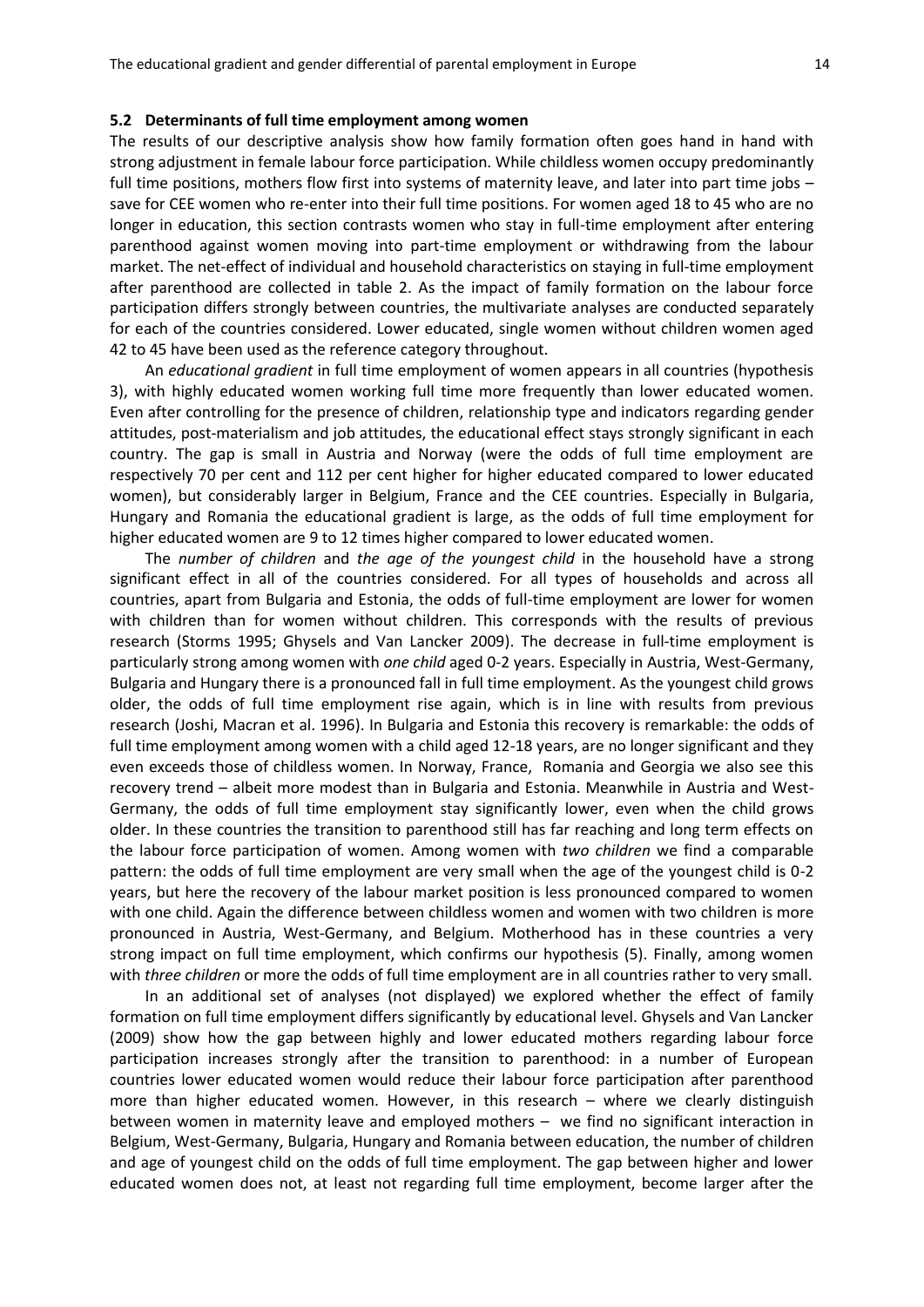transition to parenthood. In Norway, France and Austria we did find a significant interaction between education and the number of children/age of the youngest child on full time employment, however not confirming our hypothesis and previous research stating that the gap grows larger. In Norway and Austria the gap between lower and higher educated women generally becomes smaller in terms of full time employment. In France, the gap first becomes bigger – with one child aged 0- 2 – but as the number of children and the age of the youngest child grow, the employment gap between higher and lower educated women decreases.

The effect for *relationship type* shows that married women in Norway, Georgia and particularly West-Germany and Austria – controlling for age, presence of children and values – have a significantly lower chance of being in full time employment. This is in line with the hypothesis (7) that married women are more traditionally oriented. These results moreover suggest that the male breadwinner model is still particularly strong in Austria and West-Germany, which in turns indicates that the differences between countries are indeed related to the 'historical traject' of countries [\(Fux](#page-23-2)  [2008\)](#page-23-2). These results, however, differ from previous research were a positive influence of having a partner and being married on employment was found. Further, our results show that in all countries the odds for cohabiting women do not differ significantly from those of single women, except for France and West-Germany.

Finally, the indicators for *gender attitudes* shows a significant effect in Norway, France and Belgium, with a neutral or progressive gender attitude having a positive effect on full time employment. In Austria, Germany and the CEE countries, except for Hungary and Estonia, there is no significant difference between a neutral or progressive gender attitude and a conservative attitude. Inglehart's materialism-postmaterialism scale does not lead to a significant effect after controlling for age and education, save for Norway and West-Germany. In both countries the effect of a postmaterialist stand on full time work is negative, which does not confirm our hypothesis [\(Surkyn and](#page-24-1)  [Lesthaeghe 2004\)](#page-24-1). Additional analyses (not shown) indicate that women holding a post-materialist view have higher odds of part-time employment.

#### **5.3 Determinants of full time employment among men**

In all countries the odds of full time employment for lower educated, single men aged 42 to 45 years, are higher compared to women with the same profile. Our results show – similar to the analysis for women – a marked *educational gradient* among men, with the odds of full time employment being significant higher among medium or higher educated men compared to lower educated men. The gap between lower educated and highly educated men is particularly large in Austria and Bulgaria (odds of full time employment for higher educated men are 7 times higher compared to lower educated men) and, to a lesser extent, in Belgium, Estonia, Romania and Hungary.

Both the effects of the *presence of young children* and *the presence of a partner* in the household on full time employment diverge strongly from the effects among women. While the presence of children in the household has a marked negative effect on fulltime employment among women, there is barely a significant effect of the presence of children on the full time employment of men. Regardless off the number of children and the age of the youngest child in the household, the odds of full time employment lie in the majority of household compositions higher among men with children than men without children, except for Estonia, Bulgaria and Georgia. Our results therefore confirm the hypotheses that male employment is positively affected by having a child and that male and female employment diverge after parenthood. Moreover, the effect of the presence of a partner on full time employment is opposite of that of women. The odds of full time employment among married men are in all countries higher than those of single men and in most countries this effect is significant – even after controlling for age, education and presence of children. In West-Germany, the CEE countries and surprisingly also in France, this effect is large and strongly significant. These results, combined with the results for women indicate that the male breadwinner model is still strongly present in West-Germany and Austria. Secondly, employment of single (younger) men in the CEE countries and France is weak compared to men cohabiting with a partner or being married.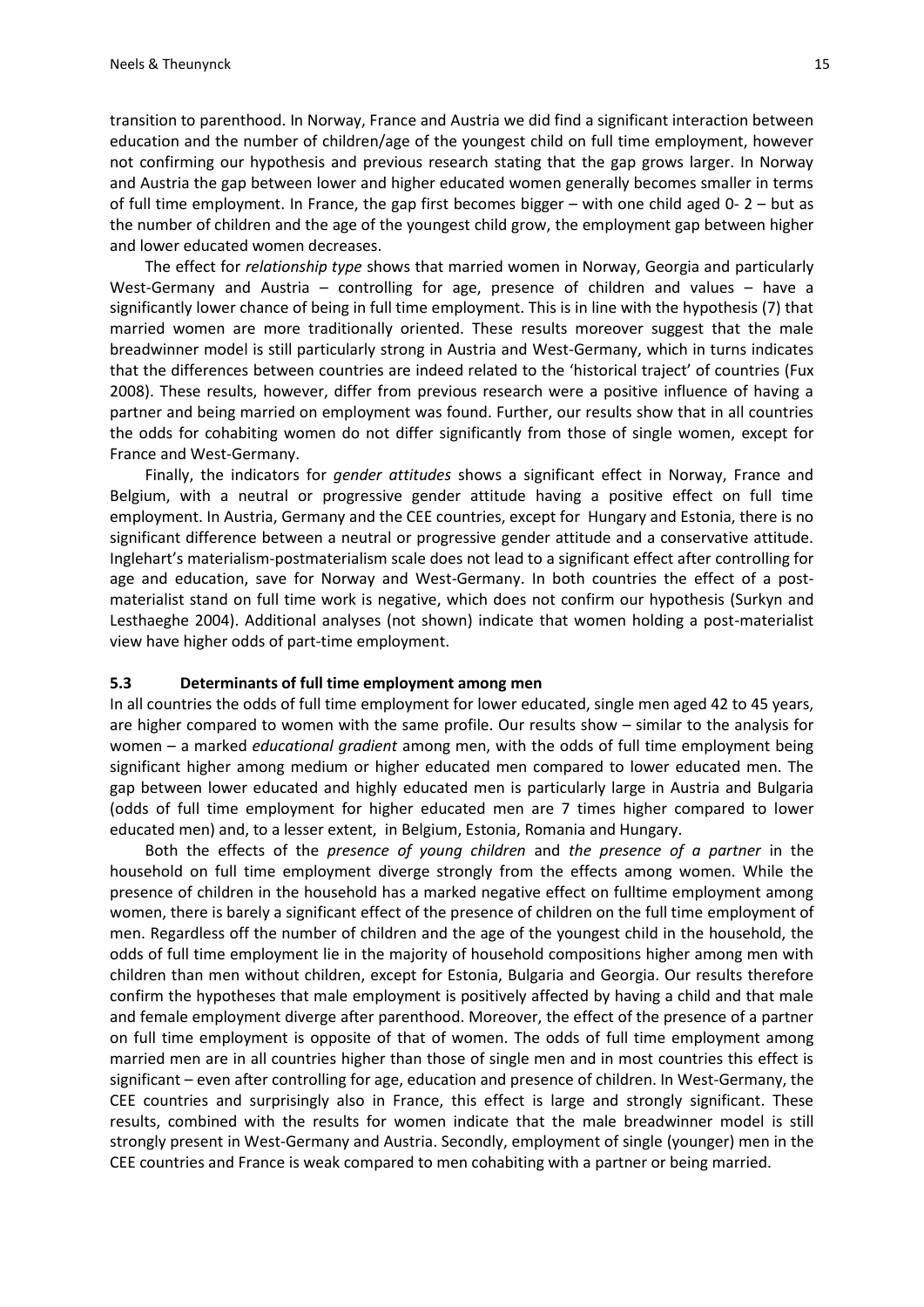The direction of the effect of gender attitudes on full time employment is strongly divergent for the different countries and it is in the majority of the cases not significant. The results of Ingelhart's postmaterialism scale – parallel with the analysis for women – has a different effect in Western countries compared to CEE countries. In Norway, Belgium, Austria and West-Germany, the effect of a postmaterialist view is negative, and even strongly significant for Norway, Austria and West-Germany, while the effect does not significantly differs from a materialist attitude in the CEE countries.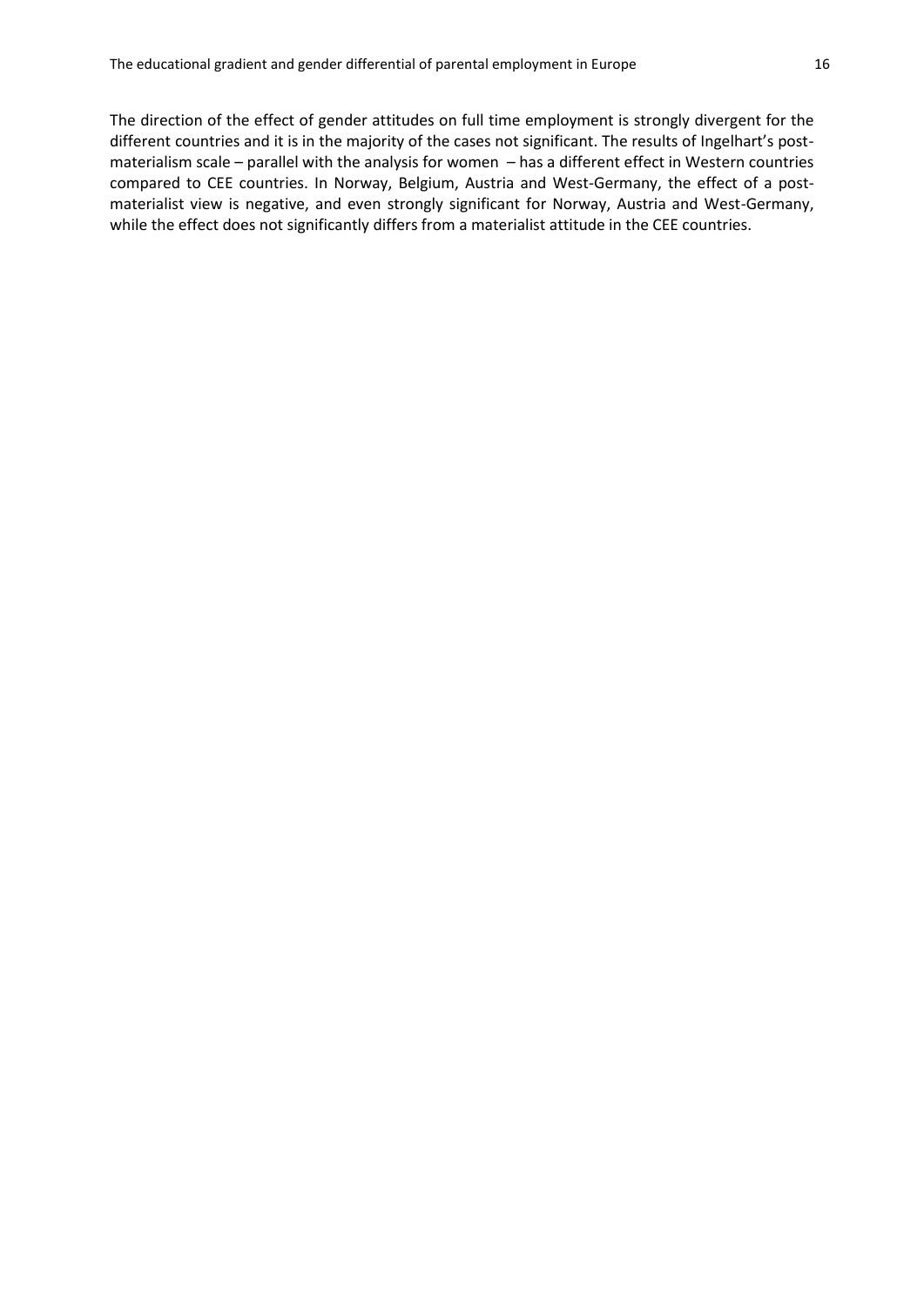# *Table 2 Results of the logit model of full time employment by age, education, number of children and age youngest child in the household, relationship*

| Independent            | Norway    |            | France      |         | <b>Belgium</b> |            | Austria    |         | West-Germany |        | East -Germany           |        | Estonia    |        | Bulgaria    |        | Hungary    |       | Hungary     |        | Georgia    |        |
|------------------------|-----------|------------|-------------|---------|----------------|------------|------------|---------|--------------|--------|-------------------------|--------|------------|--------|-------------|--------|------------|-------|-------------|--------|------------|--------|
| Variables              | Ex(b)     | Sig.       | Ex(b)       | Sig.    | Ex(b)          | Sig.       | Ex(b)      | Sig.    | Ex(b)        | Sig.   | Ex(b)                   | Sig.   | Exp(b)     | Sig.   | Ex(b)       | Sig.   | Ex(b)      | Sig.  | Ex(b)       | Sig.   | Ex(b)      | Sig.   |
| Constant               | 5,462     | ***        | 1,368       |         | 1,605          |            | 1,912      | $\ast$  | 1.754        | $\ast$ | 0,205                   | $\ast$ | 0,886      |        | 0,526       | ***    | 0.478      | $***$ | 0,661       | $\ast$ | 0,364      | $***$  |
| Age groups             |           | $\ast\ast$ |             | $***$   |                |            |            | ***     |              | ***    |                         |        |            | $**$   |             | ***    |            | ***   |             | $***$  |            | $***$  |
| 17-21 years            | 0,308     | ***        | 0,312       | ***     | 0,505          |            | 0,369      | ***     | 0,486        | $***$  | 0,837                   |        | 0,911      |        | 0,547       | $**$   | 2,879      | ***   | 0,814       |        | 0,534      | $**$   |
| 22-26 years            | 0,704     |            | 0,676       |         | 0,676          |            | 1,564      |         | 0,467        | ***    | 1,066                   |        | 2,699      | $***$  | 0,937       |        | 2,32       | ***   | 2,005       | $* *$  | 0,858      |        |
| 27-31 years            | 0,767     |            | 1,099       |         | 1,054          |            | 1,337      |         | 0,989        |        | 2,593                   |        | 2,186      | $\ast$ | 1,190       |        | 3,379      | ***   | 2,112       | ***    | 1,219      |        |
| 32-36 years            | 0,841     |            | 0,997       |         | 0,989          |            | 1,059      |         | 1,207        |        | 1,356                   |        | 1,839      |        | 1,283       |        | 1,87       | ***   | 1,412       |        | 1,231      |        |
| 37-41 years            | 0,930     |            | 1,299       |         | 0,831          |            | 0,945      |         | 1,241        |        | 1,515                   |        | 1,024      |        | 0,900       |        | 1,561      | $* *$ | 1,673       | $***$  | 1,171      |        |
| 42-45 years            | 1,000     |            | 1,000       |         | 1,000          |            | 1,000      |         | 1,000        |        | 1,000                   |        | 1,000      |        | 1,000       |        | 1,000      |       | 1,000       |        | 1,000      |        |
| <b>Education</b>       |           | $***$      |             | $***$   |                | $***$      |            | $***$   |              | ***    |                         | $***$  |            | $***$  |             | $***$  |            | $***$ |             | $***$  |            | ***    |
| Low                    | 1,000     |            | 1,000       |         | 1,000          |            | 1,000      |         | 1,000        |        | 1,000                   |        | 1,000      |        | 1,000       |        | 1,000      |       | 1,000       |        | 1,000      |        |
| Mid                    | 1,714     | $***$      | 1,78        | $***$   | 2,893          |            | 3,451      | ***     | 1,901        | ***    | 6,619                   | $***$  | 3,085      | $***$  | 3,999       | $***$  | 3,380      | $***$ | 2,464       | ***    | 1,823      | $***$  |
| High                   | 2,499     | ***        | 2,041       | $***$   | 3,189          | $***$      | 7,724      | $***$   | 3,641        | ***    | 16,102                  | $***$  | 4,542      | $***$  | 7,893       | ***    | 4,922      | $***$ | 5,384       | $***$  | 2,57       | $***$  |
| Number/Age child       |           |            |             | $\star$ |                |            |            |         |              | $*$    |                         |        |            |        |             |        | $\ast$     |       | ***         |        | ***        |        |
| no children            | 1,000     |            | 1,000       |         | 1,000          |            | 1,000      |         | 1,000        |        | 1,000                   |        | 1,000      |        | 1,000       |        | 1,000      |       | 1,000       |        | 1,000      |        |
| 1 child, 0-2y          | 1,488     |            | 0,938       |         | 0,858          |            | 1,428      |         | 1,637        |        | 3,178                   |        | 0,506      |        | 0,687       |        | 0,726      |       | 0,508       | $\ast$ | 1,045      |        |
| 1 child, 3-11y         | 1,757     |            | 1,048       |         | 2,130          |            | 2,668      |         | 0,701        |        | 1,951                   |        | 0,952      |        | 0,873       |        | 2,834      | $***$ | 0,892       |        | 0,866      |        |
| 1 child, 12-18y        | 0,658     |            | 1,748       |         | 1,582          |            | $\sim$     |         | 1,776        |        | 2,034                   |        | 1,698      |        | 0,907       |        | 1,189      |       | 1,220       |        | 0,901      |        |
| 2 kids, 0-2 y          | 1,145     |            | 2,608       |         | 1,365          |            | 0,919      |         | 0,697        |        | 2,407                   |        | 0,894      |        | 0,491       | $\ast$ | 1,348      |       | 1,564       |        | 0,761      |        |
| 2 kids, 3-11y          | 1,588     |            | 1,638       |         | 1,213          |            | 2,554      |         | 1,214        |        | 0,996                   |        | 1,04       |        | 0,805       |        | 0,789      |       | 0,725       |        | 0,724      |        |
| 2 kids, 12-18y         | 1,722     |            | 1,673       |         | 1,653          |            | 1,830      |         | 1,636        |        | 1,431                   |        | 0,746      |        | 0,721       |        | 1,162      |       | 1,147       |        | 0,891      |        |
| 3+ kids                | 1,234     |            | 0,822       |         | 1,023          |            | 0,943      |         | 0,464        | $***$  | 0,683                   |        | 0,427      |        | 0,410       | $***$  | 0,563      | $* *$ | 0,514       | $**$   | 1,045      |        |
| <b>Relationship</b>    |           | $\ast$     |             | $***$   |                | $\ast\ast$ |            | $\star$ |              | $***$  |                         |        |            | $***$  |             | $***$  |            | ***   |             |        |            | ***    |
| no partner             | 1,000     |            | 1,000       |         | 1,000          |            | 1,000      |         | 1,000        |        | 1,000                   |        | 1,000      |        | 1,000       |        | 1,000      |       | 1,000       |        | 1,000      |        |
| married                | 1,374     |            | 2,601       | $***$   | 1,759          | $\ast$     | 1.860      |         | 3,375        | ***    | 2,232                   |        | 5,212      | $***$  | 2,477       | $***$  | 2,628      | $***$ | 2,817       | ***    | 2,558      | $***$  |
| cohabiting             | 1,599     | $**$       | 2,109       | $***$   | 2,082          | $* *$      | 1,661      |         | 1,190        |        | 2,195                   |        | 2,666      |        | 1,236       |        | 1,576      | $**$  | 1,072       |        | 1,481      | $\ast$ |
| Genderattitude         |           |            |             |         |                | $**$       |            |         |              | $**$   |                         | $*$    |            | $**$   |             |        |            | $**$  |             |        |            |        |
| conservative           | 1,000     |            | 1,000       |         | 1,000          |            | 1,000      |         | 1,000        |        | 1,000                   |        | 1,000      |        | 1,000       |        | 1,000      |       | 1,000       |        | 1,000      |        |
| neutral                | 1,196     |            | 1,208       |         | 1,442          | $***$      | 0,966      |         | 0,820        | ***    | 0,470                   | $*$    | 0,446      | $***$  | 0,922       |        | 0,853      |       | 1,029       |        | 0,949      |        |
| progressive            | 1,283     |            | 1,415       |         | 1,257          |            | 1,116      |         | 0,785        |        | 0,755                   |        | 0,667      |        | 0,925       |        | 1,123      |       | 0,993       |        | 0,909      |        |
| <b>Materialism</b>     |           | $***$      |             |         |                |            |            | $***$   |              | ***    |                         |        |            |        |             |        |            |       |             |        |            |        |
| materialistic          | 1,000     |            |             |         | 1,000          |            | 1,000      |         | 1,000        |        | 1,000                   |        | 1,000      |        | 1,000       |        |            |       | 1,000       |        | 1,000      |        |
| mixed                  | 0,779     |            |             |         | 0,821          |            | 0,736      |         | 0,754        | $\ast$ | 1,154                   |        | 1,315      |        | 0,835       |        |            |       | 1,058       |        | 0,716      |        |
| postmaterial.          | 0,458     | ***        |             |         | 0,635          |            | 0,404      | ***     | 0,416        | ***    | 0,607                   |        | 1,238      |        | 1,306       |        |            |       | 1,114       |        | 1,216      |        |
| Job realisation        | 0,639     | $***$      |             |         | 1,299          |            | 0,805      |         | 0,886        |        | 1,274                   |        | 0,866      |        | 1,174       |        | 0.478      | ***   | 0,932       |        | 3,083      |        |
|                        |           |            |             |         |                |            |            |         |              |        | <b>Model Parameters</b> |        |            |        |             |        |            |       |             |        |            |        |
| Model Chi <sup>2</sup> | 224.41*** |            | 252.428 *** |         | 137.970 ***    |            | 182.713*** |         | 285.729 ***  |        | 63.666 ***              |        | 112,780*** |        | 472.585 *** |        | 271,94 *** |       | 441.446 *** |        | 176.089*** |        |

Deviance 2113,125 1961,368 1143,523 1416,076 1816,622 408,348 807,402 3185,764 2630,097 2310,683 2790,364 N 3135 1818 1351 1646 1612 287 851 2885 2722 2346 2142

Source: United Nations Economic Commission for Europe (UNECE), Generations & Gender Survey, Wave 1 Harmonized Data Files (www.gqp-i.org). Legende: \* p<0,050, \*\* p<0,010, \*\*\* p<0,001.

*type and value patterns, women, 18-45 years.*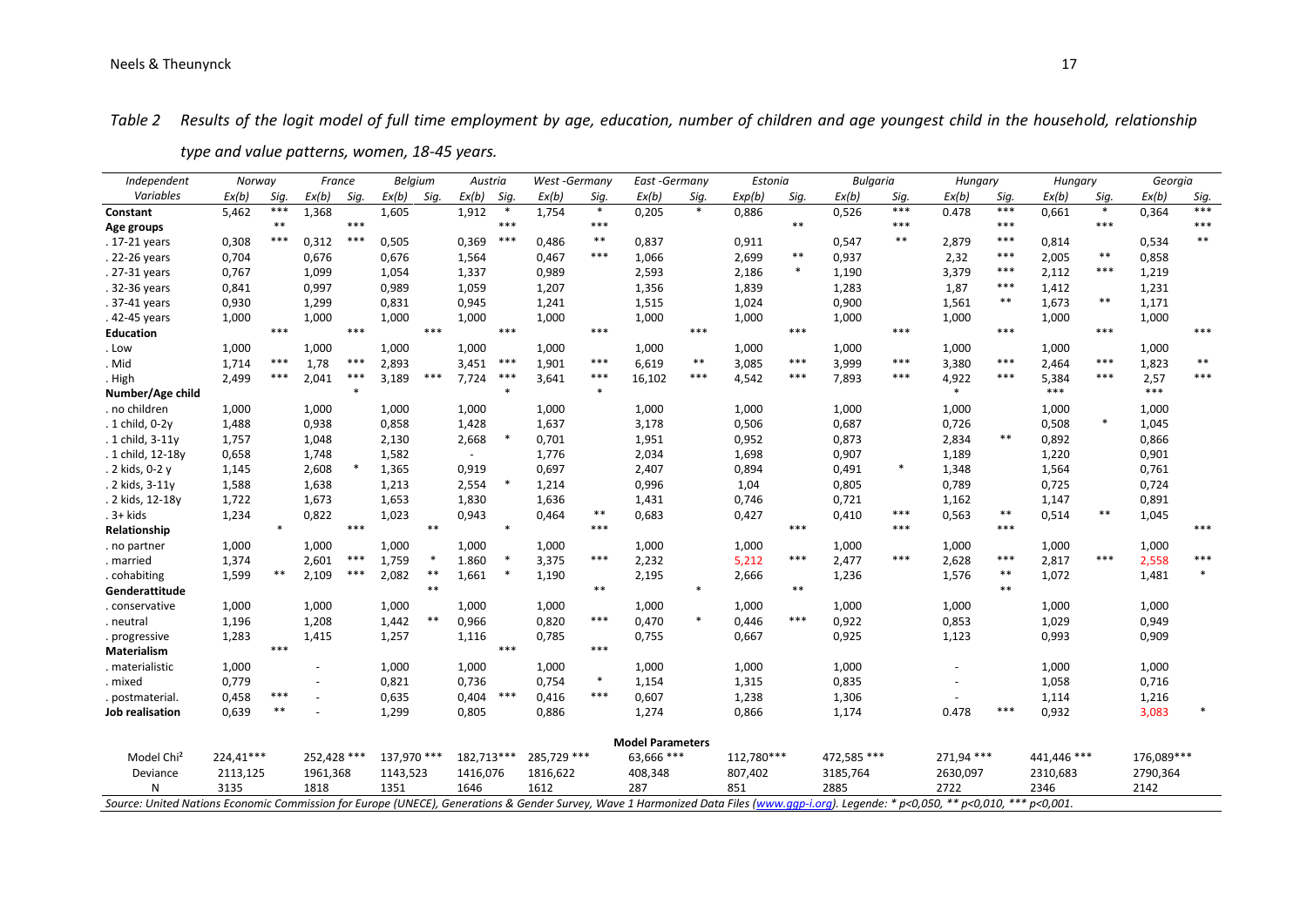| Independent            | Norway    |                                                                                                                                                                                        | France      |        | Belgium     |        | Austria                  |        | West-Germany |        | East-Germany            |        | Estonia    |        | <b>Bulgaria</b> |        | Hungary    |       |            | Hungary    |            | Georgia |
|------------------------|-----------|----------------------------------------------------------------------------------------------------------------------------------------------------------------------------------------|-------------|--------|-------------|--------|--------------------------|--------|--------------|--------|-------------------------|--------|------------|--------|-----------------|--------|------------|-------|------------|------------|------------|---------|
| Variables              | Ex(b)     | Sig.                                                                                                                                                                                   | Ex(b)       | Sig.   | Ex(b)       | Sig.   | $Ex(b)$ Sig.             |        | Ex(b)        | Sig.   | Ex(b)                   | Sig.   | Exp(b)     | Sig.   | Ex(b)           | Sig.   | Ex(b)      | Sig.  | Ex(b)      | Sig.       | Ex(b)      | Sig.    |
| Constant               | 5,462     | $***$                                                                                                                                                                                  | 1,368       |        | 1,605       |        | 1,912                    | $\ast$ | 1,754        | $\ast$ | 0,205                   | $\ast$ | 0,886      |        | 0,526           | ***    | 0.478      | $***$ | 0,661      | $\ast$     | 0,364      | ***     |
| Age groups             |           | $***$                                                                                                                                                                                  |             | $***$  |             |        |                          | $***$  |              | $***$  |                         |        |            | $***$  |                 | $***$  |            | $***$ |            | ***        |            | $***$   |
| . 17-21 years          | 0,308     | $***$                                                                                                                                                                                  | 0,312       | $***$  | 0,505       |        | 0,369                    | ***    | 0,486        | $***$  | 0,837                   |        | 0,911      |        | 0,547           | $**$   | 2,879      | $***$ | 0,814      |            | 0,534      | $**$    |
| . 22-26 years          | 0,704     |                                                                                                                                                                                        | 0,676       |        | 0,676       |        | 1,564                    |        | 0,467        | $***$  | 1,066                   |        | 2,699      | $***$  | 0,937           |        | 2,32       | $***$ | 2,005      | $***$      | 0,858      |         |
| . 27-31 years          | 0,767     |                                                                                                                                                                                        | 1,099       |        | 1,054       |        | 1,337                    |        | 0,989        |        | 2,593                   |        | 2,186      | $\ast$ | 1,190           |        | 3,379      | $***$ | 2,112      | $***$      | 1,219      |         |
| .32-36 years           | 0,841     |                                                                                                                                                                                        | 0,997       |        | 0,989       |        | 1,059                    |        | 1,207        |        | 1,356                   |        | 1,839      |        | 1,283           |        | 1,87       | $***$ | 1,412      |            | 1,231      |         |
| .37-41 years           | 0,930     |                                                                                                                                                                                        | 1,299       |        | 0,831       |        | 0,945                    |        | 1,241        |        | 1,515                   |        | 1,024      |        | 0,900           |        | 1,561      | $***$ | 1,673      | $\ast\ast$ | 1,171      |         |
| .42-45 years           | 1,000     |                                                                                                                                                                                        | 1,000       |        | 1,000       |        | 1,000                    |        | 1,000        |        | 1,000                   |        | 1,000      |        | 1,000           |        | 1,000      |       | 1,000      |            | 1,000      |         |
| <b>Education</b>       |           | $***$                                                                                                                                                                                  |             | $***$  |             | $***$  |                          | $***$  |              | $***$  |                         | $***$  |            | ***    |                 | ***    |            | $***$ |            | ***        |            | ***     |
| . Low                  | 1,000     |                                                                                                                                                                                        | 1,000       |        | 1,000       |        | 1,000                    |        | 1,000        |        | 1,000                   |        | 1,000      |        | 1,000           |        | 1,000      |       | 1,000      |            | 1,000      |         |
| . Mid                  | 1,714     | $***$                                                                                                                                                                                  | 1,78        | $***$  | 2,893       |        | 3,451                    | ***    | 1,901        | $***$  | 6,619                   | $***$  | 3,085      | ***    | 3,999           | ***    | 3,380      | $***$ | 2,464      | $***$      | 1,823      | $***$   |
| . High                 | 2,499     | $***$                                                                                                                                                                                  | 2,041       | $***$  | 3,189       | ***    | 7,724                    | $***$  | 3,641        | $***$  | 16,102                  | $***$  | 4,542      | ***    | 7,893           | ***    | 4,922      | $***$ | 5,384      | ***        | 2,570      | $***$   |
| Number/Age child       |           |                                                                                                                                                                                        |             | $\ast$ |             |        |                          | $\ast$ |              | $\ast$ |                         |        |            |        |                 |        | $*$        |       | $***$      |            | $***$      |         |
| . no children          | 1,000     |                                                                                                                                                                                        | 1,000       |        | 1,000       |        | 1,000                    |        | 1,000        |        | 1,000                   |        | 1,000      |        | 1,000           |        | 1,000      |       | 1,000      |            | 1,000      |         |
| . 1 child, 0-2y        | 1,488     |                                                                                                                                                                                        | 0,938       |        | 0,858       |        | 1,428                    |        | 1,637        |        | 3,178                   |        | 0,506      |        | 0,687           |        | 0,726      |       | 0,508      | $\ast$     | 1,045      |         |
| . 1 child, 3-11y       | 1,757     |                                                                                                                                                                                        | 1,048       |        | 2,130       |        | 2,668                    |        | 0,701        |        | 1,951                   |        | 0,952      |        | 0,873           |        | 2,834      | $***$ | 0,892      |            | 0,866      |         |
| . 1 child, 12-18y      | 0,658     |                                                                                                                                                                                        | 1,748       |        | 1,582       |        | $\overline{\phantom{a}}$ |        | 1,776        |        | 2,034                   |        | 1,698      |        | 0,907           |        | 1,189      |       | 1,220      |            | 0,901      |         |
| . 2 kids, 0-2 y        | 1,145     |                                                                                                                                                                                        | 2,608       |        | 1,365       |        | 0,919                    |        | 0,697        |        | 2,407                   |        | 0,894      |        | 0,491           | $\ast$ | 1,348      |       | 1,564      |            | 0,761      |         |
| . 2 kids, 3-11y        | 1,588     |                                                                                                                                                                                        | 1,638       |        | 1,213       |        | 2,554                    |        | 1,214        |        | 0,996                   |        | 1,04       |        | 0,805           |        | 0,789      |       | 0,725      |            | 0,724      |         |
| . 2 kids, 12-18y       | 1,722     |                                                                                                                                                                                        | 1,673       |        | 1,653       |        | 1,830                    |        | 1,636        |        | 1,431                   |        | 0,746      |        | 0,721           |        | 1,162      |       | 1,147      |            | 0,891      |         |
| . 3+ kids              | 1,234     |                                                                                                                                                                                        | 0,822       |        | 1,023       |        | 0,943                    |        | 0,464        | $***$  | 0,683                   |        | 0,427      |        | 0,410           | ***    | 0,563      | $***$ | 0,514      | $***$      | 1,045      |         |
| Relationship           |           |                                                                                                                                                                                        |             | $***$  |             | $**$   |                          | $\ast$ |              | $***$  |                         |        |            | ***    |                 | $***$  |            | $***$ |            |            |            | ***     |
| . no partner           | 1,000     |                                                                                                                                                                                        | 1,000       |        | 1,000       |        | 1,000                    |        | 1,000        |        | 1,000                   |        | 1,000      |        | 1,000           |        | 1,000      |       | 1,000      |            | 1,000      |         |
| . married              | 1,374     |                                                                                                                                                                                        | 2,601       | ***    | 1,759       | $\ast$ | 1.860                    |        | 3,375        | $***$  | 2,232                   |        | 5,212      | $***$  | 2,477           | ***    | 2,628      | $***$ | 2,817      | $***$      | 2,558      | $***$   |
| . cohabiting           | 1,599     | $***$                                                                                                                                                                                  | 2,109       | ***    | 2,082       | $***$  | 1,661                    |        | 1,190        |        | 2,195                   |        | 2,666      |        | 1,236           |        | 1,576      | $***$ | 1,072      |            | 1,481      | $\ast$  |
| Genderattitude         |           |                                                                                                                                                                                        |             |        |             | $***$  |                          |        |              | $**$   |                         | $\ast$ |            | $**$   |                 |        |            | $**$  |            |            |            |         |
| . conservative         | 1,000     |                                                                                                                                                                                        | 1,000       |        | 1,000       |        | 1,000                    |        | 1,000        |        | 1,000                   |        | 1,000      |        | 1,000           |        | 1,000      |       | 1,000      |            | 1,000      |         |
| . neutral              | 1,196     |                                                                                                                                                                                        | 1,208       |        | 1,442       | $***$  | 0,966                    |        | 0,820        | $***$  | 0,470                   | $\ast$ | 0,446      | ***    | 0,922           |        | 0,853      |       | 1,029      |            | 0,949      |         |
| . progressive          | 1,283     |                                                                                                                                                                                        | 1,415       |        | 1,257       |        | 1,116                    |        | 0,785        |        | 0,755                   |        | 0,667      |        | 0,925           |        | 1,123      |       | 0,993      |            | 0,909      |         |
| <b>Materialism</b>     |           | $***$                                                                                                                                                                                  |             |        |             |        |                          | $***$  |              | $***$  |                         |        |            |        |                 |        |            |       |            |            |            |         |
| . materialistic        | 1,000     |                                                                                                                                                                                        |             |        | 1,000       |        | 1,000                    |        | 1,000        |        | 1,000                   |        | 1,000      |        | 1,000           |        |            |       | 1,000      |            | 1,000      |         |
| . mixed                | 0,779     |                                                                                                                                                                                        |             |        | 0,821       |        | 0,736                    |        | 0,754        | $\ast$ | 1,154                   |        | 1,315      |        | 0,835           |        |            |       | 1,058      |            | 0,716      |         |
| . postmaterial.        | 0,458     | $***$                                                                                                                                                                                  |             |        | 0,635       |        | 0,404                    | $***$  | 0,416        | $***$  | 0,607                   |        | 1,238      |        | 1,306           |        |            |       | 1,114      |            | 1,216      |         |
| Job realisation        | 0,639     | $***$                                                                                                                                                                                  |             |        | 1,299       |        | 0,805                    |        | 0,886        |        | 1,274                   |        | 0,866      |        | 1,174           |        | 0.478      | $***$ | 0,932      |            | 3,083      |         |
|                        |           |                                                                                                                                                                                        |             |        |             |        |                          |        |              |        | <b>Model Parameters</b> |        |            |        |                 |        |            |       |            |            |            |         |
| Model Chi <sup>2</sup> | 224,41*** |                                                                                                                                                                                        | 252,428 *** |        | 137,970 *** |        | 182,713***               |        | 285,729 ***  |        | 63,666 ***              |        | 112,780*** |        | 472,585 ***     |        | 271,94 *** |       | 252,977*** |            | 176,089*** |         |
| Deviance               | 2113,125  |                                                                                                                                                                                        | 1961,368    |        | 1143,523    |        | 1416,076                 |        | 1816,622     |        | 408,348                 |        | 807,402    |        | 3185,764        |        | 2630,097   |       | 2231,569   |            | 2790,364   |         |
| N                      | 3135      |                                                                                                                                                                                        | 1818        |        | 1351        |        | 1646                     |        | 1612         |        | 287                     |        | 851        |        | 2885            |        | 2722       |       | 2346       |            | 2142       |         |
|                        |           | Source: United Nations Economic Commission for Europe (UNECE), Generations & Gender Survey, Wave 1 Harmonized Data Files (www.agp-i.org). Legende: * p<0,050, ** p<0,010, *** p<0,001. |             |        |             |        |                          |        |              |        |                         |        |            |        |                 |        |            |       |            |            |            |         |

*Table 3 Results of the logit model of full time employment by age, education, number of children and age of the youngest child, relation type and value patterns, men, aged 18 to 45.*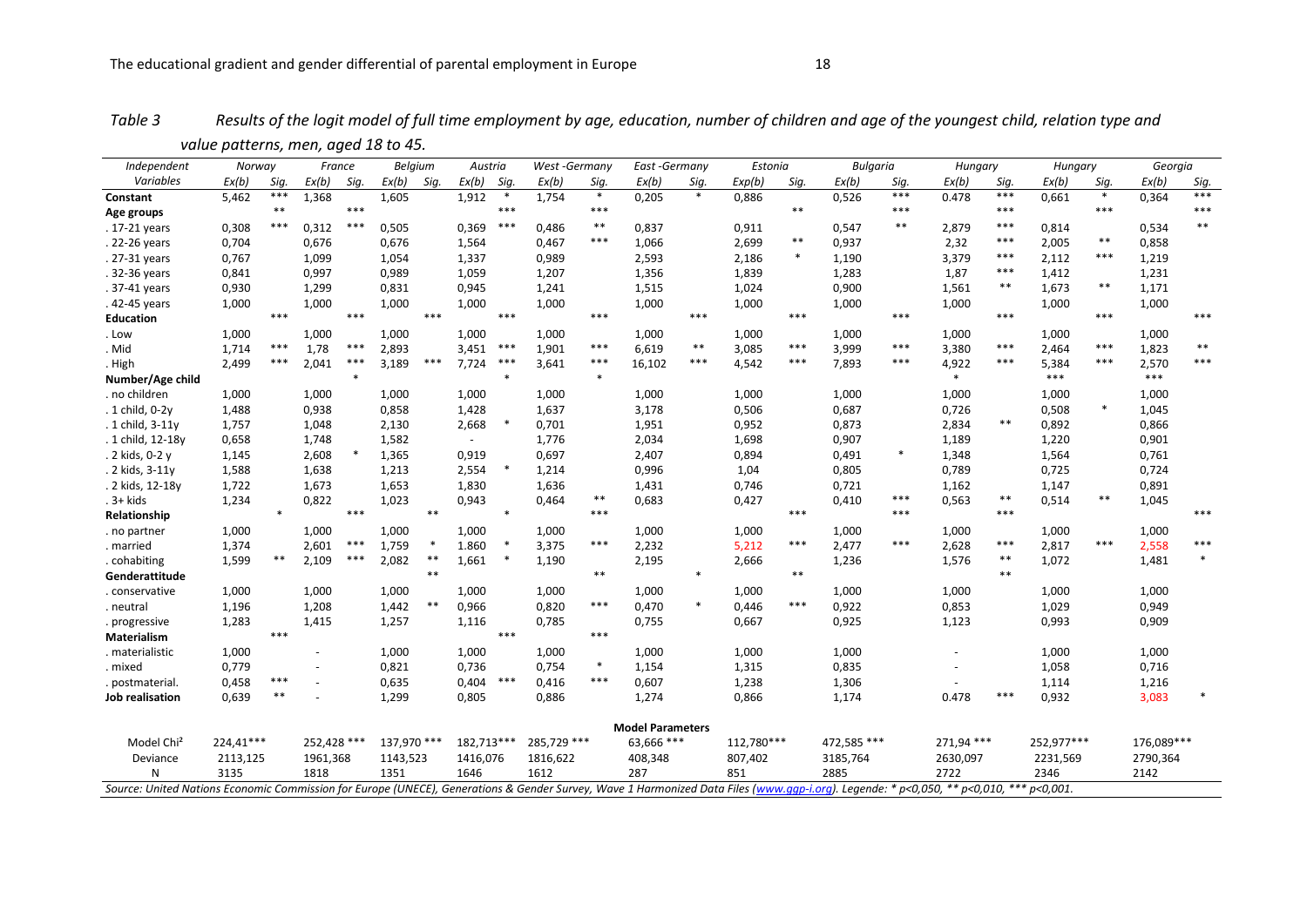# **5.4 Use of formal and informal childcare arrangements**

The GGS allows to set off differences in full time employment by education and household composition (partner, children) against the differences in the use of (in)formal childcare arrangements (figure 1). In line with hypothesis (4) an educational gradient of childcare use appears in every country, with higher educated women making use of childcare arrangements more frequently. However, substantial between-country variation emerges in this respect, broadly conforming to our earlier hypothesis. In Norway uptake of both formal and informal childcare arrangements is high, with the educational gradient for both types of care being remarkably limited compared to the other countries. Especially France, Belgium and the CEE countries show a large gap in the use of childcare between higher and lower educated women. In Belgium and France the use of formal child care is relatively high for higher educated women, but the percentages are substantially lower for lower educated women, in accordance with their lower labour force participation. While in France the gap is particularly apparent concerning formal care, the disadvantage among lower educated women in Belgium is marked for both formal as informal care. In Austria and Germany, the use of childcare is lower compared to France and Belgium, but the gap between higher and lower educated women is also more limited. Finally, the CEE countries record both the smallest percentages of childcare use and a large educational gradient. Here the gap especially holds for the use of informal childcare.

# **5.5 Attitudes by education towards reconciling work and family**

GGS also makes it possible to link the strong variation between countries in terms of female labour force participation to attitudes regarding work, family and care (figure 2). The position of Norway is again remarkable: a very small, almost negligible percentage of Norwegian women agrees (to strongly agrees) with the statement 'a pre-school child is likely to suffer if his/her mother works', suggesting a positive cultural climate towards maternal employment. In line with Liefbroer and Corijn, this normative component is an important part of the societal context [\(Liefbroer and Corijn](#page-23-3)  [1999\)](#page-23-3). After Norway, Belgium has the lowest number of women agreeing with the statement a preschool child is likely to suffer if his/her mother works', however the difference with France, Austria, West-Germany, Romania and Estonia is less pronounced. If we compare the different continental countries, we see that in Austria and Germany, a larger percentage – especially of lower educated women – agrees that a pre-school child suffers when his/her mother works. This indicates that the combination of work and family – despite recent reforms in family policy – still is less accepted by the population in these countries than is the case in Belgium and France. Finally the results for the CEE draw attention. Notwithstanding a relatively high rate of full-time employment among mothers with young children, Bulgaria and Hungary, record very high percentages of women agreeing with the statement. This suggests that the dual earner model in practice goes hand in hand with very traditional gender attitudes, leading to a double burden for women in these countries [\(Matysiak](#page-24-2)  [2011\)](#page-24-2).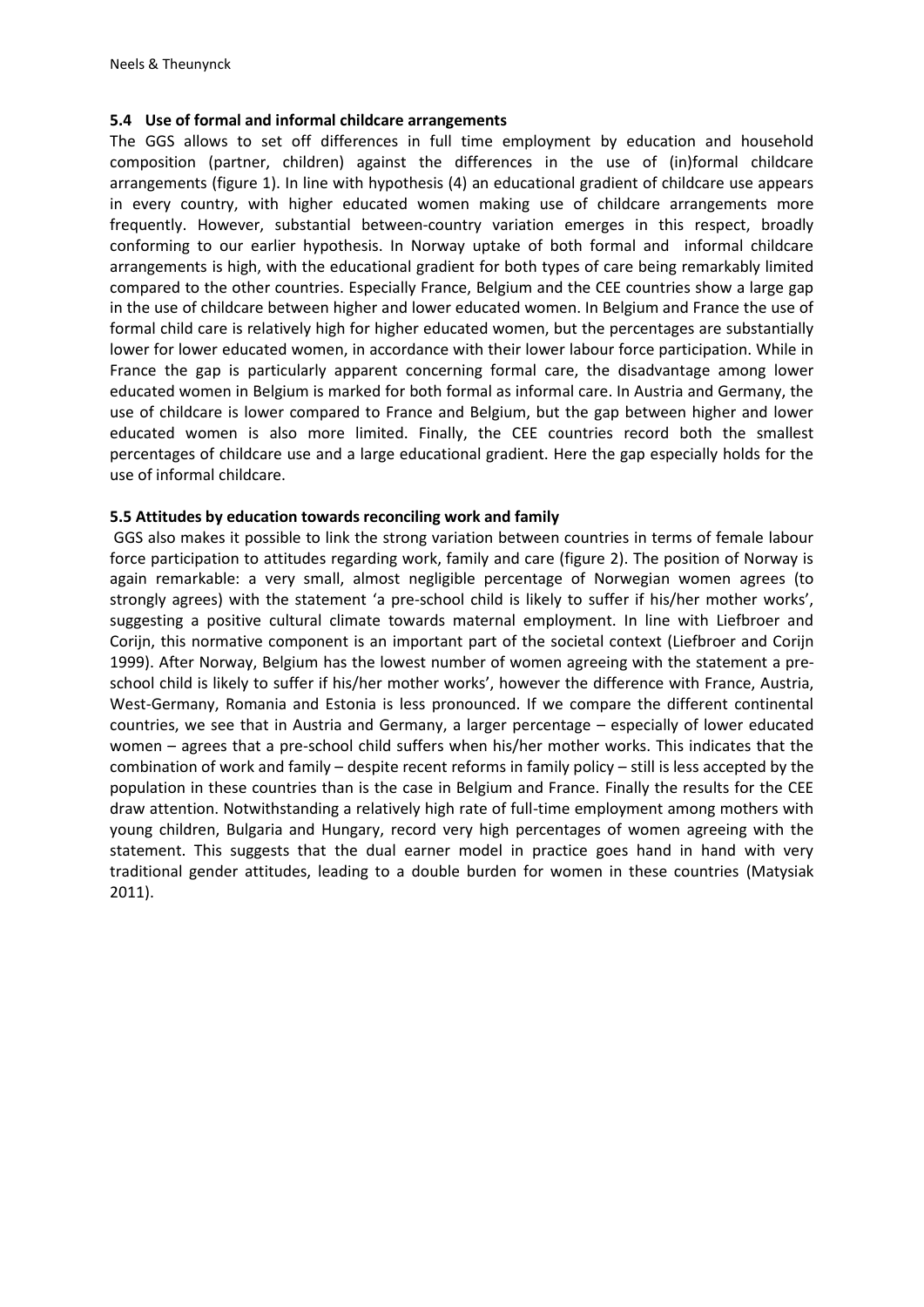### Neels & Theunynck 20



*Figure 1 Use of formal and informal childcare arrangements by education, women aged 18-45 years with a child 0 to 2 years old in Norway, France, Belgium, Austria, West-Germany, Romania, Estonia, Bulgaria, Hungary, Georgia.* 

*Source: United Nations Economic Commission for Europe (UNECE), Generations & Gender Survey, Wave 1 Harmonized Data Files [\(www.ggp-i.org\)](http://www.ggp-i.org/)*.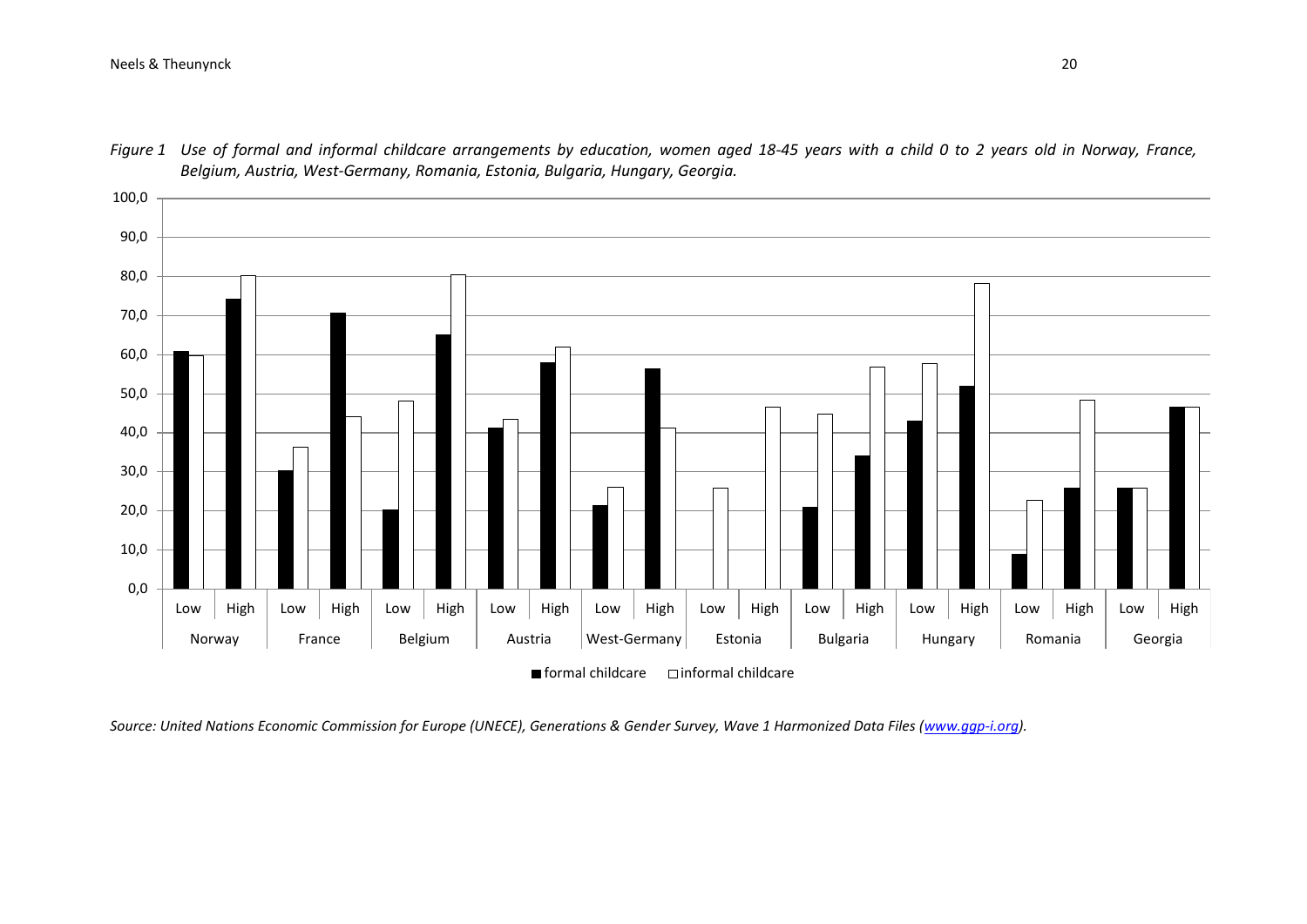

*Figure 2 Percentage of women, aged 18 to 45 years, that agrees with the statement ' a preschool child is likely to suffer if his/her mother works', in Norway, France, Belgium, Austria, West-Germany, Estonia, Romania, Bulgaria, Hungary and Georgia.*

*Source: United Nations Economic Commission for Europe (UNECE), Generations & Gender Survey, Wave 1 Harmonized Data Files (www.ggp-i.org)*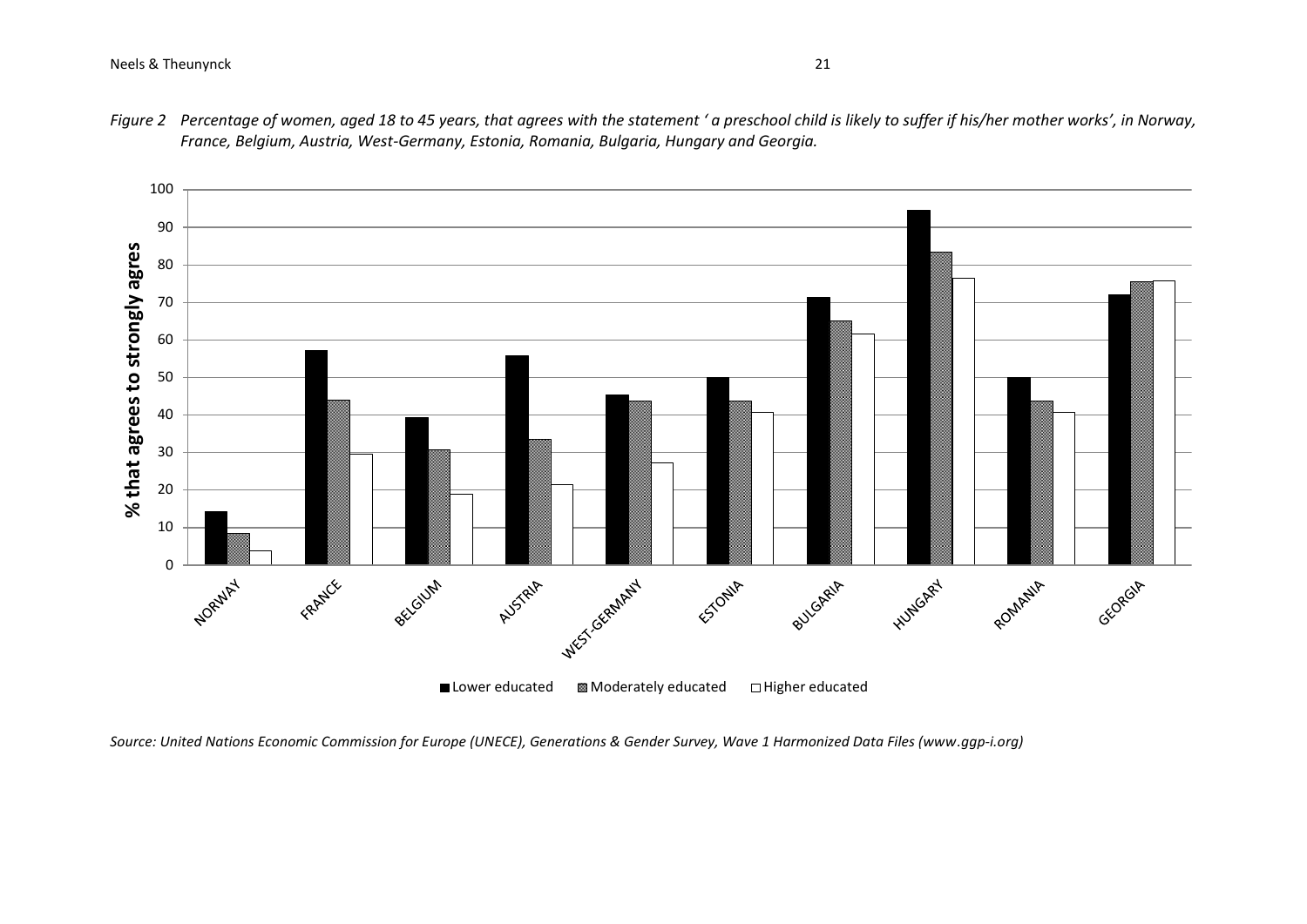### **6 Conclusion**

Family formation still has a strongly different impact on the career and type of employment of men and women (hypothesis 1). Although, women have increasingly made their entry into the labour market since the 1960, the gender gap continues to persist. The way in which men and women reconcile work and family differs: women still take on the care of the children and adjust their labour market position, while the share of men in household tasks and childrearing remains limited. Moreover, the impact of family formation is not limited to a short period. Family formation has longterm consequences for both lower and higher educated women. Once the step towards part time work or inactivity is taken, a re-entry into a full time position is not evident.

Apart from the gender gap, the results reveal substantial differences between the countries considered. In Austria, Germany and the CEE countries women with young children move into maternal leave on a large scale, which is much less the case in Norway, Belgium and France. When the youngest child reaches the age category of 3 to 11 years, women in the CEE countries frequently return to full-time employment, which is less frequent in most of the continental countries, where women with children in this age bracket category or older frequently opt for part-time employment, on in the case of Germany, inactivity. In Norway, the majority of women return to their full time positions, although part-time employment is also popular. Particularly remarkable for Norway are the high maternal employment rates for both lower and highly educated women.

Our results show a strong educational gradient in the way women combine work and family. In this respect the GGS allows a detailed distinction between full time employment, part time employment, maternity leave systems and inactivity, making it possible to construct a complete overview of all the different work-family trajectories by educational level. Even before motherhood, the labour market position of lower educated women is characterised by lower activity rates and a lower percentage in full time employment compared to higher educated women. After parenthood they move into part time employment, take up parental leave or withdraw from the labour market. Particularly the latter strategy is frequent among lower educated women. Among higher educated women a withdrawal from the labour market is almost non-existent. However, also among higher educated women, the impact of family formation is tangible. Among higher educated we observe a strong shift towards part time employment. Although the gap in labour force participation between higher and lower educated women increases, this does not hold for the percentage of women working full time. The shift towards part time employment, among both higher and lower educated women, shows how the labour force participation of women still is strongly influenced by the presence of children in the household [\(Blossfeld and Hakim 1991;](#page-22-0) [Wright and Hinde 1991\)](#page-25-0).

In sum, the results indicate that there still exist strong differences in the way work and family are combined between different countries and between higher and lower educated women. The educational gradient is particularly large in Belgium, France, Germany and the CEE countries. In France and Belgium, the gap is especially large when the child is 0 to 2 years old in the household. The presence of young children among lower educated women goes hand in hand with a withdrawal from the labour market. Moreover, our results show that a substantial part of the women in inactivity do not re-enters the labour market when their children grow older. As a result, the shift towards inactivity has long term consequence for the welfare position of lower educated women, putting them in a vulnerable position. Moreover, the strong educational homogamy within partnerships, a higher separation risk among lower educated and the weak labour market perspectives lead to an accumulation of poverty risks within families at the weak end of the income distribution [\(Ghysels and Van Lancker 2009;](#page-23-0) [Perelli-Harris, Sigle-Rushton et al. 2010\)](#page-24-3). In the CEE countries and Germany the gap between lower and higher educated women only appears when the child reaches the age of 3 years, as both lower and higher educated women with a very young children make extensive use of the maternity leave system. However, when these entitlements are exhausted, lower educated women in both CEE countries and West-Germany massively flow into inactivity, while higher educated women in the CEE countries re-enter into full time employment. Higher educated women in West-Germany however do not all flow into full-time employment, they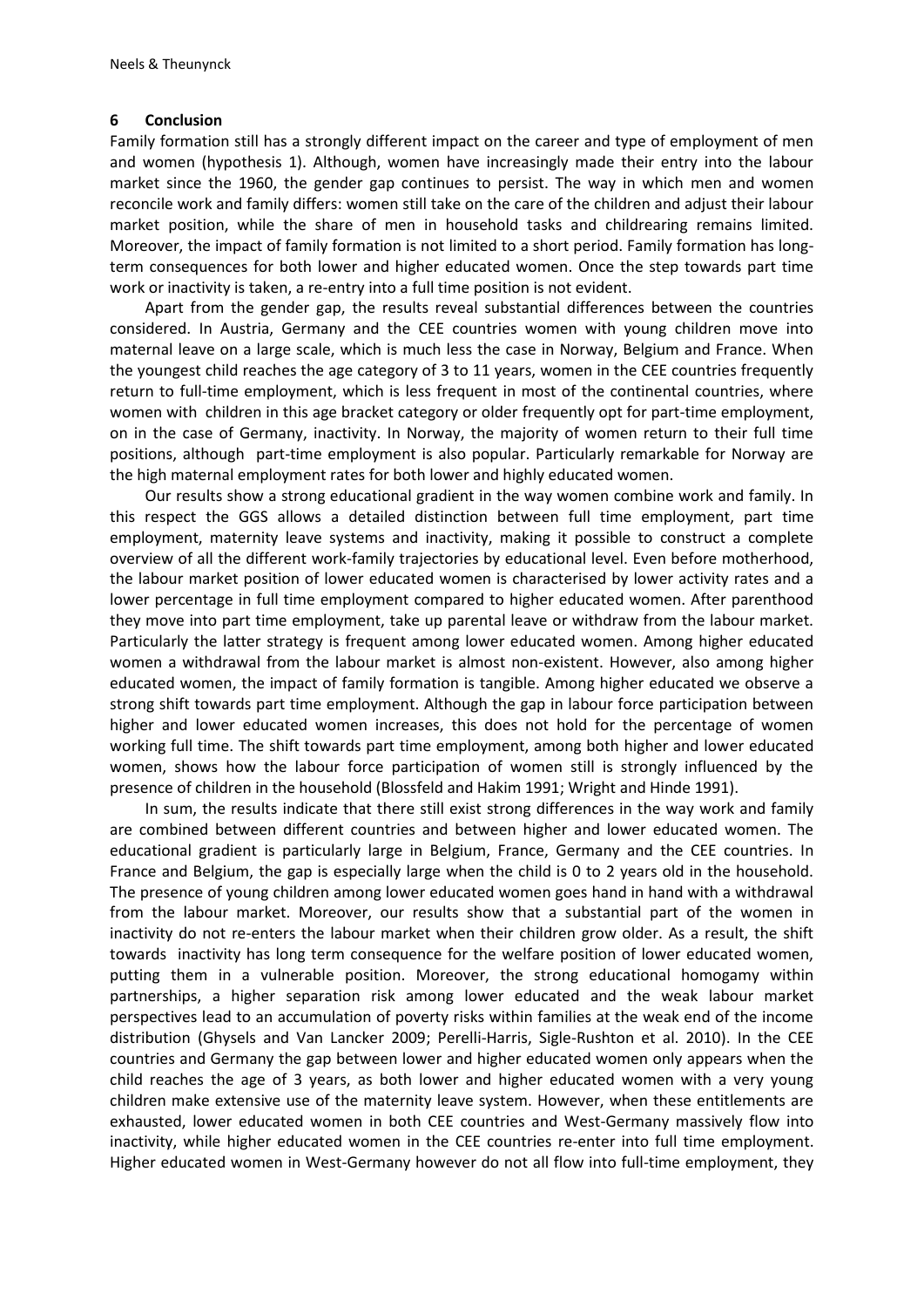are rather evenly dispersed over the different categories, full time employment, part time employment and inactivity.

Diverse explanatory models account for the duality between higher and lower educated women. Economically oriented models point to the lower earning potential of women with a lower educational level compared to higher educated women. Consequently for lower educated women the (opportunity) costs of an exit out of the labour market to take up the care of a family are lower, especially when labour force participation brings along extra costs, such as costs for childcare provisions etc. In a period of economic recession and poor labour market prospects this can lead to a large withdrawal from the labour market among lower educated women [\(Vikat 2004\)](#page-25-1). In addition to the economic models, more sociologically oriented explanations point towards parenthood as an alternative career [\(Friedman, Hechter et al. 1994\)](#page-23-4). The transitions towards parenthood gives access to socially valued roles, as it is less evident for lower educated women to find self-realisation in jobs that are available for them in the labour market. In both explanations the more limited use of childcare by lower educated women is a reflection of their weaker labour market position. An alternative third explanation focusses on the unequal access and use of welfare state provisions. In this view, the employment gap between lower and higher educated women is – at least partly – due to unequal access to childcare provisions among lower educated women [\(Ghysels and Van Lancker](#page-23-5)  [2009\)](#page-23-5). Both the phenomenon of lower educated women withdrawing from the labour market after parenthood and the large cross country differences in female labour participation after parenthood are probably an interplay between economic considerations (readiness), elements of giving meaning to life and the attitude towards combining work and family (willingness) and an unequal access to family policy (ability).

The low female labour force participation after parenthood, especially of lower educated women, will become increasingly relevant already in the next few years. In the period 2010-2020, a strong fall in the working age population can be expected. The retreat from the labour market of the age category 55-64 can only partly be alleviated by the entry of younger generations in the age category 15-24. As a result, the demographic trends affecting labour supply may create opportunities for groups currently characterized by low employment rates. The limited educational gradient of maternal employment in Norway, both in terms of labour force participation as in full time employment, indicates that many of the countries considered have considerable margin for improvement in this respect [\(Grant 2001;](#page-23-6) [Van Imhoff and Van Wissen 2001;](#page-25-2) [Europese Commissie](#page-23-7)  [2005\)](#page-23-7).

#### **References**

- Andersson, G., M. Kreyenfeld, et al. (2009). *Welfare State Context, Female Earnings and Childbearing*, International Population Conference Marrakech.
- Becker, G., S (1981). *A treatise on the family*, Harvard: Harvard University Press.
- Billari, F. C. and H.-P. Kohler (2004).Patterns of low and lowest-low fertility in Europe.*Population Studies* **58**(2): 161-176.
- <span id="page-22-0"></span>Blossfeld, H. and C. Hakim (1991). *Between equalization and marginalization: Woman working parttime in Europe and the United States of America*, New York: Oxford University Press.
- Brewster, K., L. and R. Rindfuss, R. (2000). Fertility and Women's employment in industrialized nations. *Annual Review of Sociology* **26**: 271-296.
- Buchholz, S., D. Hofäcker, et al. (2009). Life Courses in the Globalization Process: The Development of Social Inequalities in Modern Societies. *European Sociological Review* **25**(1): 53-71.
- Cantillon, B., J. Ghysels, et al. (2010). *De sociale gelaagdheid van het gebruik van verlofstelsel door ouders met jonge kinderen*, CSB berichten. Antwerpen: Centrum Sociaal Beleid Herman Deleeck.
- Cantillon, B., J. Ghysels, et al. (2000). *Emancipatie in twee snelheden: over hoog- en laaggeschoolden in 13 OESO-landen*. CSB Berichten. Antwerp: Centrum Voor Sociaal Beleid Herman Deleeck.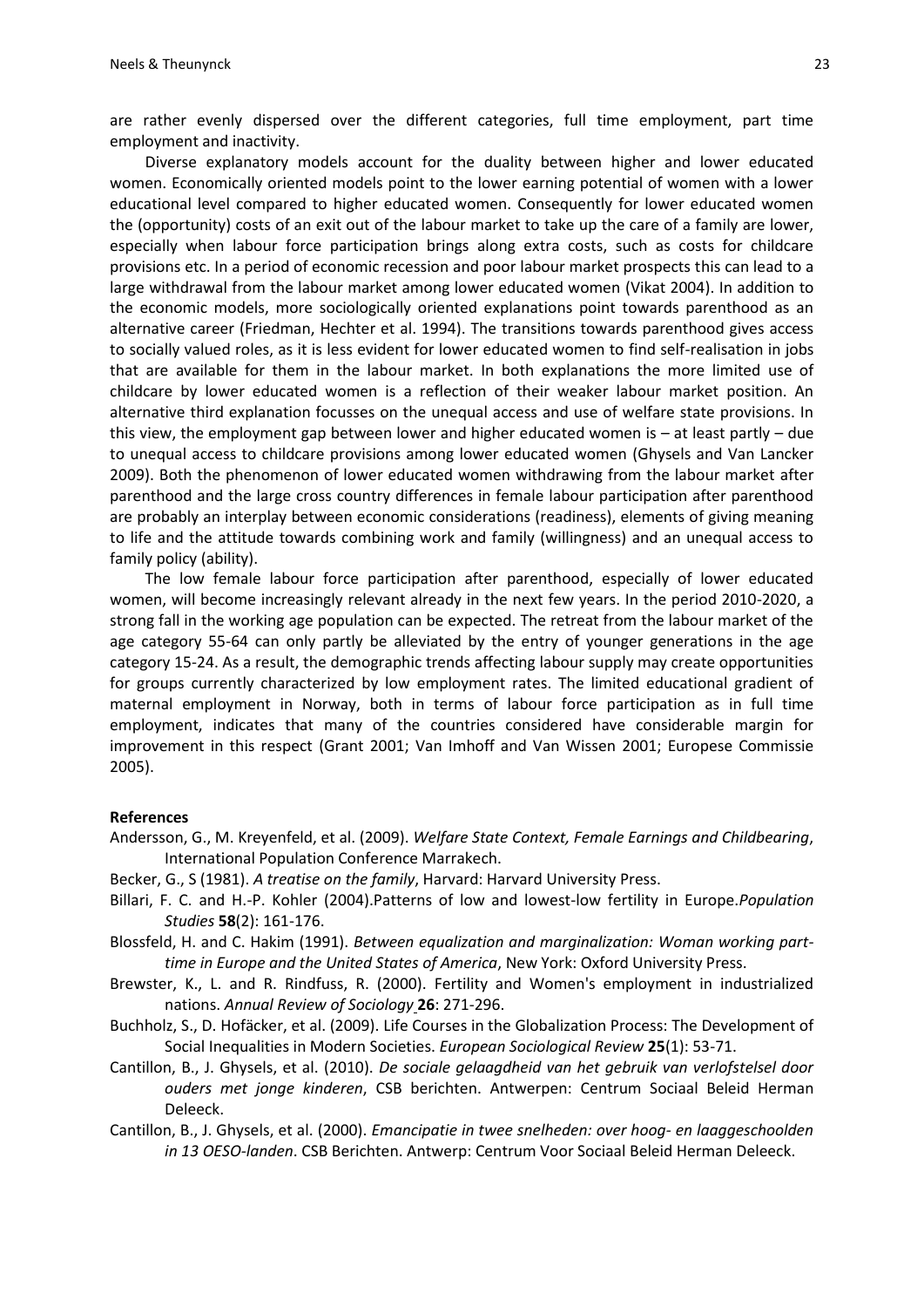- Cloïn , M. and A. Boelens (2004). *Onbetaalde arbeid en de combinatie arbeid en zorg*. Emancipatiemonitor 2004, in W. Portegijs, A. Boelens and L. Olsthoorn (Eds), Den Haag: Sociaal en Cultuur Planbureau/Centraal Bureau voor Statistiek.
- Coale, A. (1973). *The Demographic Transition*. International Population Conference, . I. U. f. t. S. S. o. Population. Liège IUSSP-UIESP. **1**.
- De Wachter, D. and K. Neels (2011). (forthcoming) Educational differentials in fertility intentions and outcomes: Family formation in Flanders in the early 1990s. *Vienna Yearbook of Population Research*.
- Esping-Andersen, G. (1999). *Social Foundations of Postindustrial Economies*, Oxford: Oxford University Press.
- Europese Commissie (2005). Groenboek: *Demografische vernaderingen: naar een nieuwe solidariteit tussen de generaties*, Brussel.
- <span id="page-23-7"></span>Friedman, D., M. Hechter, et al. (1994). A Theory of the Value of Children. *Demography* **31**(3): 375- 401.
- <span id="page-23-4"></span>Fuller, B., S. L. Kagan, et al. (2002). Welfare Reform and Child Care Options for Low-Income Families. *Children and Welfare Reform,* **12**(1): 97-119.
- Fux, B. (2008). Pathways of Welfare and Population-related Policies/ Towards a Multidimensional Typologie of Welfare State Regimes in Eastern and Western Europe. *People, Population Change and Policies* **1**.
- <span id="page-23-2"></span>Gauthier, A., H (2008). Some theoretical and methodological comments on the impact of policies on fertility. *Vienna Yearbook of Population Research***, 6**: 25-28.
- Ghysels, J. and W. Van Lancker (2009). *Emancipatie in twee snelheden opnieuw bekeken: laaggeschoolde vrouwen in België en Europa*, CSB Berichten. Antwerp: Centrum Sociaal Beleid Herman Deleeck.
- <span id="page-23-0"></span>hysels, J. and W. Van Lancker (2009). *Het mattheüseffect onder de loop: over het ongelijke gebruik van kinderopvang in Vlaanderen*, CSB Berichten. Antwerpen: Centrum voor Sociaal Beleid Hermand Deleeck.
- <span id="page-23-5"></span>Grant, L. (2001). Replacement Migration: The UN Population Division on European Population Decline. *Population and Environment*: *A Journal of Interdisciplinary Studies,* **22**(4): 391-399.
- <span id="page-23-6"></span>Gustafsson, S., C. Wetzels, et al. (1996). Women's labor force transitions in connections with childbirth: A panel data comparison between Germany, Sweden and Great Britain. *Journal of Population Economics*, **9**(3): 223-246.
- Hank, K. and M. Kreyenfeld (2000). Does the availability of childcare influence the employment of mothers? Findings from Western Germany. *Demographic Research Working Paper* **2000**(3).
- HCSO (2010). *Demographic Portrait of Hungary 2009: Report on the conditions of the Hungarian Population* in J. Monostori, P. Ori, E. S. Molnar and Z. Speder (eds), Budapest:Demographic Research Institute HCSO.
- <span id="page-23-1"></span>Joshi, H., S. Macran, et al. (1996). Employment after childbearing and women's subsequent labour force participation: evidence form the British 1958 birth cohort. *Journal of Population Economics*, **9**: 325-348.
- Lesthaeghe, R. (2010). The Unfolding Story of the Second Demographic Transition. *Population and Development Review,* **36**(2): 211-251.
- Lesthaeghe, R. and K. Neels (2002). From the First to the Second Demographic Transition: An Interpretation of the Continuity of Demographic Innovation in France, Belgium and Switzerland. *European Journal of Population***, 18**: 235-360.
- Lesthaeghe, R. and D. Van de Kaa (1986). Twee demografische transities? In R. Lesthaeghe & D. Van de Kaa (Eds.), *Bevolking: groei en krimp* (Vol.26).
- <span id="page-23-3"></span>Liefbroer, A. C. and M. Corijn (1999). Who, What, Where, and When? Specifying the Impact of Educational Attainment and Labour Force Participation on Family Formation. *European Journal of Population***, 15**: 45-75.
- Malcolm, H., V. Wilson, et al. (2002). *Out of School Care*. The Scottish Council for Research in Education.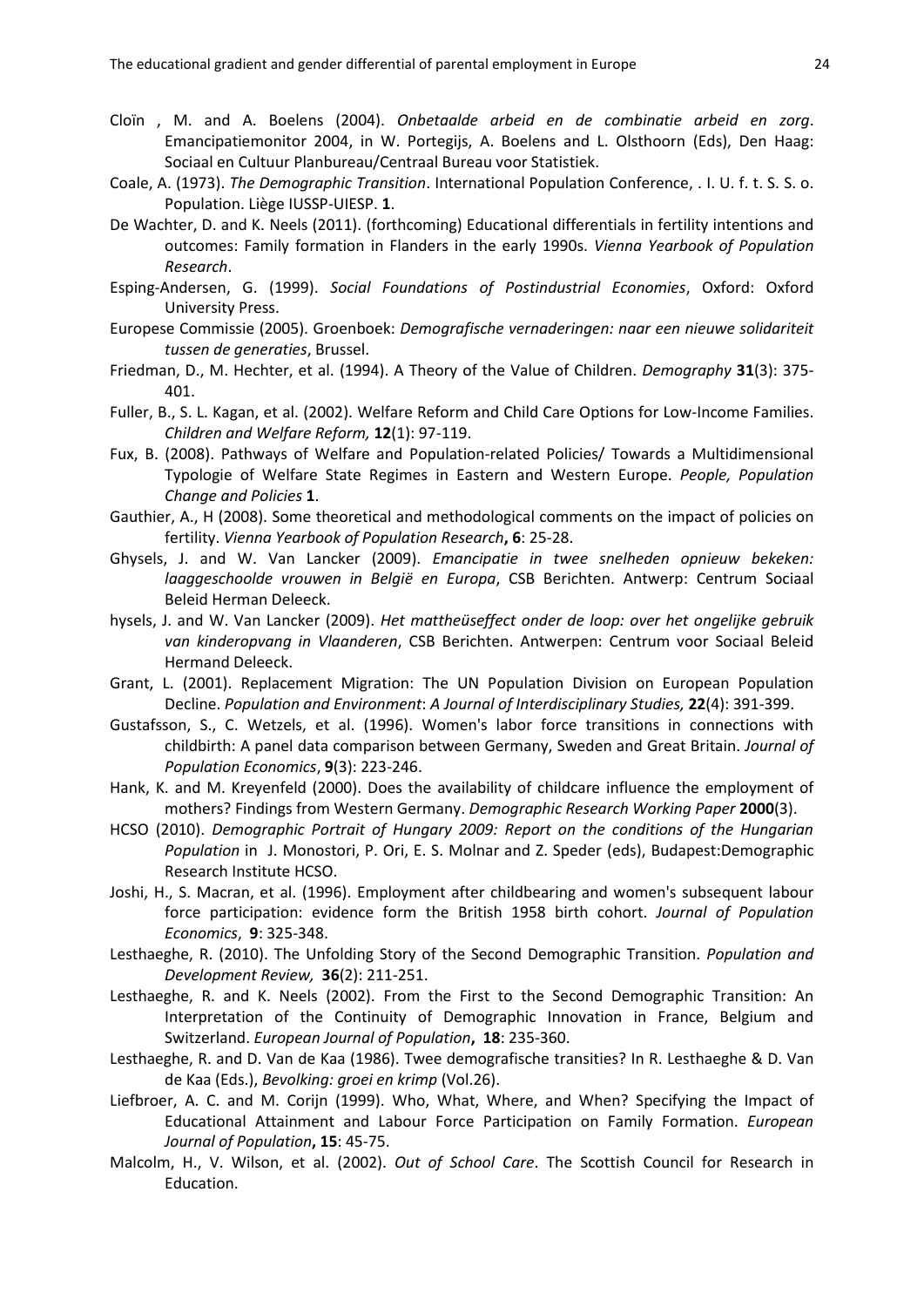- Manlove, J., S. Ryan, et al. (2010). The relationship of nonmarital childbearing in the U.S. *Demographic Research*, **23**(33): 615-654.
- MAS (2007). *Analyse van het zoekproces van ouders naar een voorschoolse kinderopvangplaats*, Leuven: Market Analysis & Synthesis.
- <span id="page-24-2"></span>Matysiak, A. (2011). *Interdependencies between Fertility and Women's Labour Supply*. Dordrecht: Springer Science.
- McDonald, P. (2000). Gender Equity in Theories of Fertility Transition. *Population and Development Review*, 2**6**(3): 427-439.
- Medgyesi, M. (2002). *Hungary: Households, Work and Flexibility. HWF Research Report 1: Critical Review of the Literature and Discourses about Flexibility* in C. Wallace (Ed.) Vienna, HWF Research Consortium**:** 137-154.
- Miettinen, A., S. Basen, et al. (2011). Gender equality and fertility intentions revisted: Evidence from Finland. *Demographic Research,* **24**(20): 469-496.
- Neels, K. and D. De Wachter (2010). Postponement and recuperation of Belgian Fertility: how are they related to rising female educational attainment. *Vienna Yearbook of Population Research*, 77-106.
- Neels, K. and Z. Theunynck (2011). *Arbeidsparticipatie van laaggeschoolde vrouwen ná ouderschap: differentiële gezinsopvattingen en ongelijk gebruik van kinderopvang in België*, Antwerpen.
- Neyer, G. and G. Andersson (2008). Consequences of family policies on childbearing behaviour: effects or artifacts? *Population and Development Review***, 34**(4): 699-724.
- OECD (2007/ 2008). Key characteristics of parental leave systems, figure.
- OECD (2008). Female Employment rates and gender employment gaps by educational attainment.
- OECD (2008). Maternal Employment Rates.
- OECD (2010). Employment profiles over the life-course.
- <span id="page-24-3"></span>OECD (2011). Doing better for families, OECD Publishing [\(http://dx.doi.org/10.1787/978264098732](http://dx.doi.org/10.1787/978264098732-en) [en?](http://dx.doi.org/10.1787/978264098732-en)).
- Oppenheimer (1994). Women's rising employment and the future of the family in industrial societies. *Population and Development Review***, 20**(2): 293-342.
- Perelli-Harris, B., W. Sigle-Rushton, et al. (2010). The Educational Gradient of Childbearing within Cohabitation in Europe. *Demographic research,* WP 2010-004**:** 775-801.
- Petit, B. and J. Hook (2005). The structure of Women's Employment in comparative perspective. *Social Forces* **, 84**(779-801).
- Pott-Buter, H. (1998). *De vereenzaming van de kostwinner. Kostwinnersregelingen en de arbeidsverdeling in Nederland* in W. Van Dongen, E. Vanhaute and K. Pauwels (Eds.), Het kostwinnersmodel voorbij? Naar een nieuw basismodel voor de arbeidsverdeling binnen gezinnen, Leuven:Garant.
- Rindfuss, R., R., D. Guilkey, K., et al. (2010). Child-care Availability and Fertility in Norway. *Population and Development Review***, 36**(4): 725-748.
- Rindfuss, R., R., K. B. Guzzo, et al. (2003). The changing institutional context of low fertility. *Population Research and Policy review* **22**: 411-438.
- Rönsen, M. and M. Sundström (1996). Maternal employment in Scandinavia: A comparison of the after-birth employment activity of Norwegian and Swedisch women. *Journal of Population Economics,* **9**(3): 267-285.
- Salles, A., C. Rossier, et al. (2010). Understanding the long term effects of family policies on fertility: The diffusion of different family models in France and Germany. *Demographic Research* 22(34): 1057-1096.
- <span id="page-24-0"></span>Simard, M. and S. Franklin, Eds. (2005). *Survey Design Guidelines. Generations and Gender Programma. Survey Instruments.* New York and Geneva: United Nations, Economic Commission for Europe.
- <span id="page-24-1"></span>Sonenstein, F. L., G. J. Gates, et al. (2002). Primary Child Care Arrangements of Employed Parents: Findins fromm the 1999 National Survey of America's Families. Assesing the New Federalism. Washington, The Urban Institute: **59**.